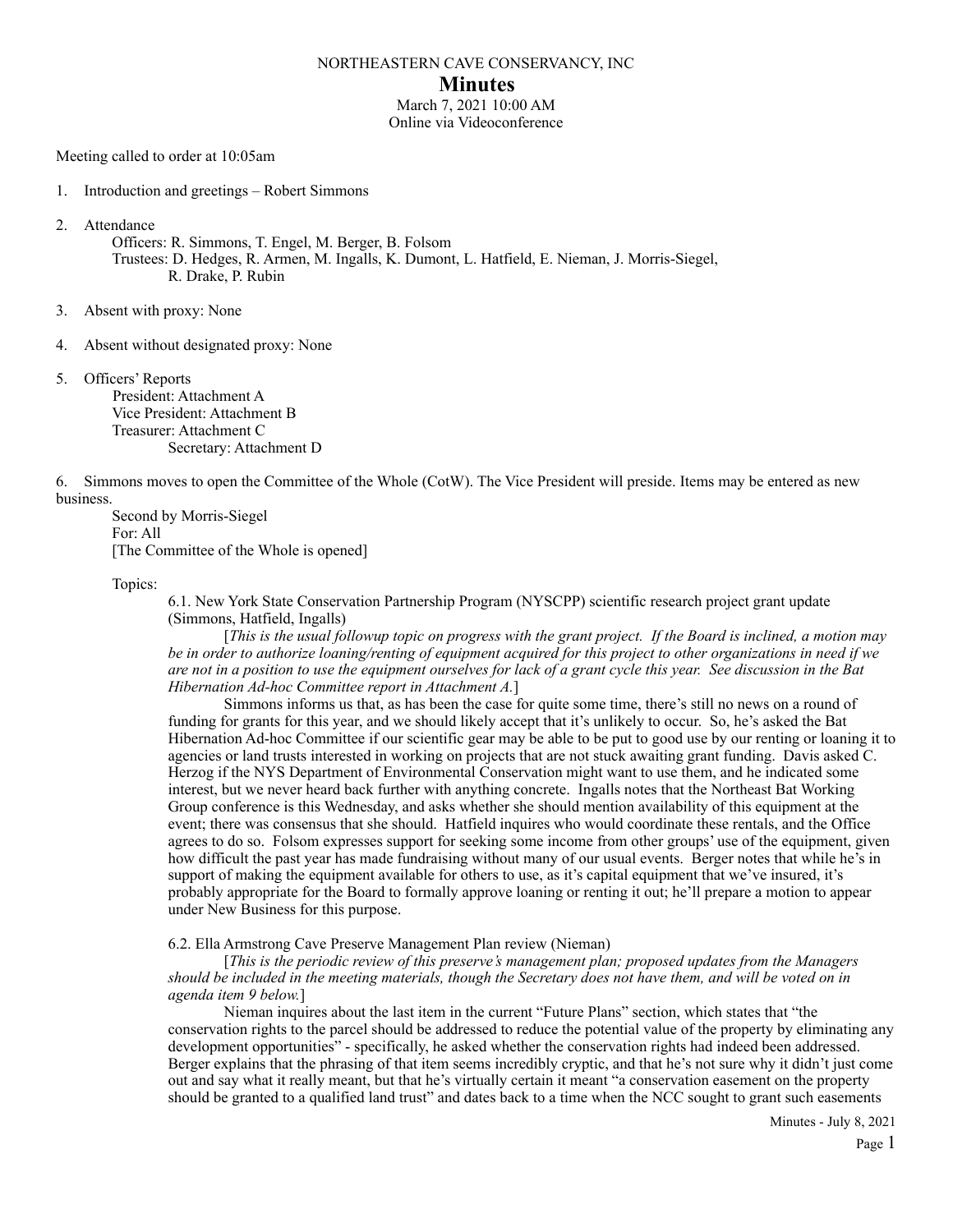on all of its properties to protect them should anything happen to our organization which might cause us to lose the land. Since that time, we've obtained updated legal advice (which we've adopted) that has caused us to pursue a risk management strategy that doesn't involve conservation easements, and so we're no longer seeking to grant one at this property. Simmons adds that the Ella Armstrong parcel is also only one acre, and so it would be of nearly no interest to any developers. The conclusion was that the "Future Plans" item in question should be removed.

#### 6.3. Merlins Cave Preserve Management Plan review (Morris-Siegel, Ingalls)

### [*The Preserve Managers have requested some updates to this Management Plan. Their proposal is included in the meeting materials, and will be voted on in agenda item 10 below.*]

 There was significant discussion over the inclusion of bat count numbers in Management Plans. We have, at times, included them in the past. Ingalls removed them from this draft of the plan to simplify the administrative burden of having to revise the Plan and seek Board approval each time a new count is conducted, which (due to the number of preserves we now have) happens at a higher cadence than regularly scheduled Management Plan reviews. Berger points out that if this were the only reason to remove the numbers, we could solve the issue by simply noting which year the listed recent count was from and not feeling obligated to get updated numbers into the plan as soon as they're obtained. However, the wisdom of publishing the counts at all was also called into question by several. Armen and Berger discussed the thought process that led to redacting such numbers from this quarter's Knox Preserve report, which hinged on being uncertain whether we're allowed to publish the known locations of endangered or threatened species if we're the owners of the locations in question (Davis has agreed to follow up on this question with C. Herzog). Berger also raised the point that publishing numbers to be consumed by readers who haven't been given the appropriate scientific background can lead to accidentally implying things that may not be the case - specifically, if we publish counts that show an increase in the numbers of certain species counted at one of our caves, the appearance to the untrained eye may be that these numbers indicate recovery of the bat population. However, the reality may be that the change in numbers is partially due to bats having changed hibernation sites since the previous count, and without additional data, you can't infer how much of the change in a count is due to each of these causes. Giving readers a possibly false impression that the bat population has recovered could lead to terrible conservation outcomes if it causes more people to disregard seasonal closures. Davis adds that publishing numbers may also be bad because counts can be misleading as they don't find many of the bats that hide in crevices, and so we might improperly give the impression that there are only a tiny number of bats in a cave, leading people to conclude that the closures aren't protecting a significant population, when in fact that number is just the set of bats actually seen by the group performing the count. Berger and Morris-Siegel emphasized this point by describing counts they've assisted the DEC with where they've shown the DEC staff areas of certain caves that aren't usually visited when the DEC counts on their own; such visits have resulted in substantially increased counts in the years where NCC volunteers have accompanied DEC staff simply because of the areas visited in the caves rather than an effect on the population. The conclusion was that we won't publish the counts.

 Berger inquired about the part of the plan that indicates that Cave Stewards will notify the Preserve Managers of any trips, as he had understood the requirement to be that Stewards had to obtain permission to take a trip on a specific day. Ingalls said that she was also confused by not finding wording to that effect in the existing plan even though that was the understanding we were all under, and what Stewards have been told during cave orientation trainings. Berger notes that the parking lot is only likely to accommodate two groups (one of which may be parking the other in), and that there's known to have been at least one episode where two groups encountering each other in the cave in one of the constricted areas experienced signs of low oxygen levels, likely due to crowding, so it seems that coordination of groups seeking to use Merlins on the same day is desirable. Morris-Siegel and Ingalls agree and will adjust the wording to require Stewards "to receive permission" for proposed trips.

 Armen notes that as the Plan (and most of our other Plans) outline that when there's a conflict between recreational use of a cave and digging in a cave, the recreational use has priority, and Dome 12 is claimed to be a "project cave," this designation seems to be in conflict with the use priorities. As Dome 12 has some hazards as a result of its newness and ongoing project work, which is the real reason people shouldn't be visiting it without coordination, the conclusion was that the plan shouldn't call it a "project cave," to eliminate the discrepancy, and it should instead simply require permission to visit just as Merlins does.

 Ingalls also wishes to remove the sentence that mentioned the skull under active research by the NYS Museum, as nothing has been heard about that project in several years, and asks if we know who it was given to. Nobody at the meeting did, but Engel agreed to try to track down whether we have that knowledge somewhere in the organization, and suspects that J. Dunham might know.

#### 6.4. Positions needing to be filled (Simmons)

 [*As noted in the President's Report in Attachment A, we are in need of a representative in Vermont and a Fundraising Chair. We can discuss advertising and recruiting efforts in this topic.*]

 Hatfield indicated that she's willing to talk more with Simmons about the Fundraising role, and asked if there's someone else who's held it in the past to seek information from. The reality is that it's been a long time since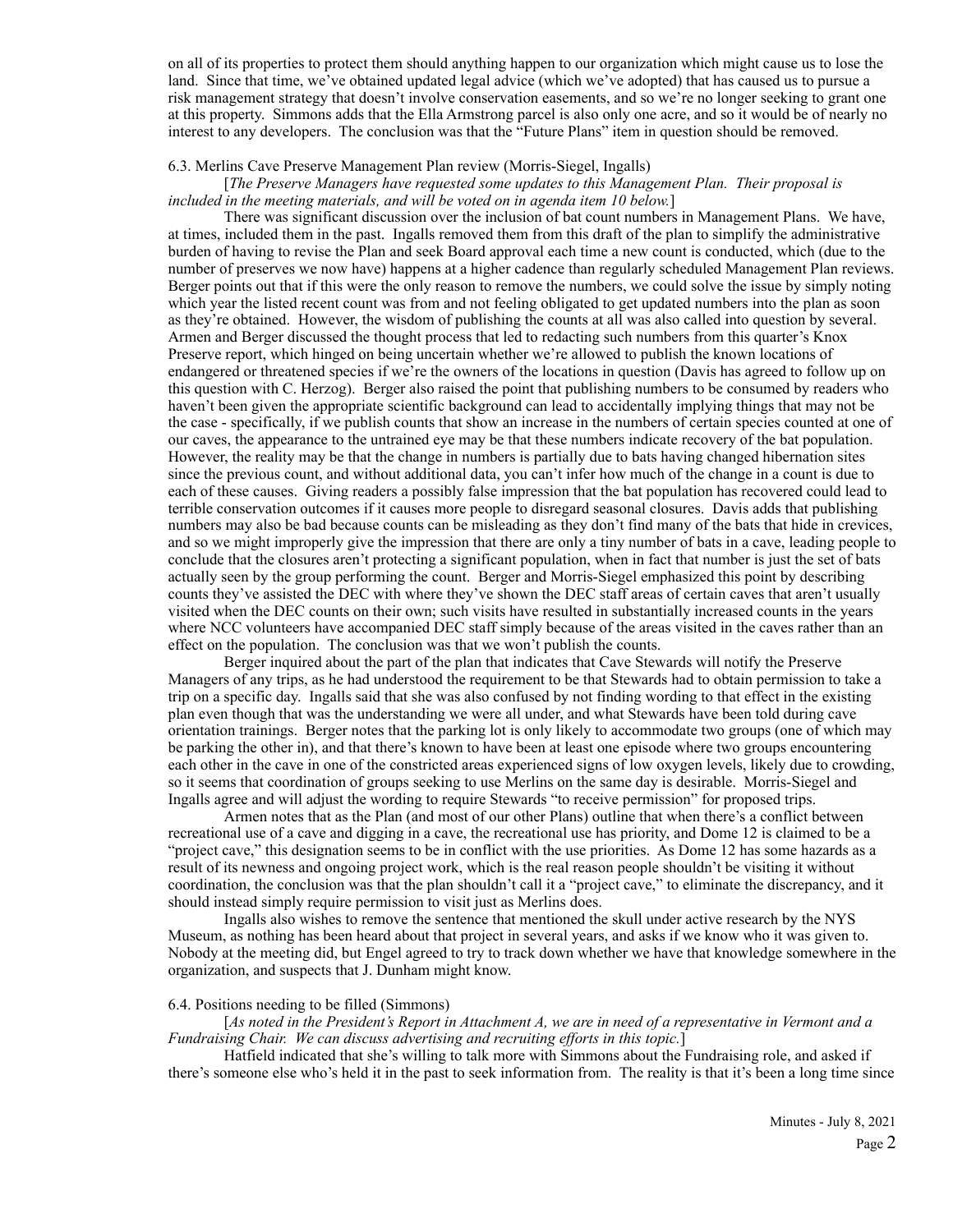that position was filled in name, and an even longer time since it had a vibrant life. Sassu-Laviero also plans to talk with Hatfield about it.

#### 6.5. Stewardship Coordinator (Simmons)

#### [*See extensive discussion in Item 4 in the EC Meeting Minutes in Attachment D.*]

 Simmons refers us to the explanation given in his motion in Item 12 of this agenda. The President's responsibilities have grown substantially as we've taken on more preserves, and just as he is assisted by having some of what would otherwise be solely his responsibilities delegated to an Acquisitions Chair, he's seeking assistance from another position to help with onboarding new Preserve Managers, working on their Manual, conducting training, and coordinating future plans. He notes that stewardship is one of our core functions, and deserves a dedicated person working on it - most conservancies tackle this issue with professional staff. Having such a position will allow the President to deal more effectively with several of the day-to-day responsibilities. Morris-Siegel feels that it's a good idea, and Dumont also expresses agreement.

#### 6.6. LTA, NCKMS, NEBWG conference participation (Berger)

#### [*Some of the conferences we regularly participate in will be virtual and some may be in person; we should discuss our plans for attendance and representation. See Item 16 in the EC Minutes in Attachment D.*]

New York Land Conservation Conference (LTA): Simmons notes that the real value in this one for us is usually not the presentations, but rather the networking. Berger notes that of all the things reformatted to be virtual during the pandemic, last year this was the only one he's aware of that *increased* its price, and he's unsure whether that's the case again this year. Registration appears to be \$135. Simmons has looked into the Massachusetts and Rhode Island conference, which this year has also increased its price; Morris-Siegel usually attends it for work, but tells us that he's not going this year. Simmons also tells us that Connecticut hasn't decided whether they'll hold their usual conference this year. Hatfield, who represented us at the LTA conference last year, indicates that some of the informational sessions look like they may actually be good, and mentioned one in particular that seems to have convinced Simmons to attend. A motion will appear in New Business to designate Hatfield and Simmons as our representatives. Simmons also mentions that the Connecticut Land Conservation Council is running a free "bootcamp" of biweekly Zoom sessions on various topics for conservancies over the coming couple of months if anyone is interested in attending any of them.

Northeast Bat Working Group (NEBWG): Davis tells us that the conference decided to spend what seems like an exorbitant sum to have a management company set up Zoom for them, which has upset a number of people (and caused various at this meeting to be somewhat stunned, given what's actually involved in running a Zoom conference and some of the plans we're going to be discussing later for our own events), but that there will be no charge for attending the conference, which can still be registered for despite being only three days away, and that there are no sponsors sought, so we needn't take any action. Ingalls will, of course, also be in attendance.

National Cave and Karst Management Symposium (NCKMS): Berger is interested in attending and suspects that it likely will happen in person as it's late enough in the year. Since he enjoyed it significantly more than expected last time, he'll coordinate our group presence this time, too. Davis tells us that Warner was visiting with J. Kennedy (who's chairing the conference) and will return tomorrow, and may bring back updates about the conference's plans. We have significant time to figure out our plans because it's so many months out and sponsorship levels haven't even been posted, so we can make more decisions at the summer meeting. However, Berger notes that this time around, the theme isn't as geared specifically towards us as it was last time (this time it's "Endangered Species, Endangered Caves, Endangered Aquifers"), so if we're to attend, it would be nice to figure out what we might present, as it seemed from the last one that most people who attend give a presentation at some point. Rubin may be able to present on aquifers at our preserves. Simmons is on the fence about attending. Engel feels that we could put together a poster about our first purchased preserve - Sellecks - which was largely to protect the McFails aquifer. More followup will happen at future meetings.

#### 6.7 NSS Convention, International Congress of Speleology, Old Timers Reunion (Berger)

#### [*As above, we can discuss our plans for participation and representation at these caver events here. See discussion in Item 17 of the EC Minutes in Attachment D.*]

NSS Convention: It's scheduled for the end of June, and they'd like to move it to the end of July, but can't do so until they find out whether the UIS will move back the International Congress and vacate those dates (see below). Whether it will happen in person or remotely is not yet known. Drake tells us that there should be an announcement about it soon. When asked whether people would be planning to go to it if it were in person, Drake indicated that she would, Berger and Simmons will not, Davis and Warner would if it happens in July, and Armen might if it's in July. Our next Board meeting will happen before Convention, but not very much before it, and so Berger's main concern is in planning our organizational presence - what posters, materials, display and handout materials, etc. we'd want to have there and logistics for getting it there and back and staffing a booth as needed. Morris-Siegel suggests that given the circumstances, it would be fine to not worry about having our usual "stuff" there and still counting ourselves as participating if anyone attends. If it happens remotely, Berger and Simmons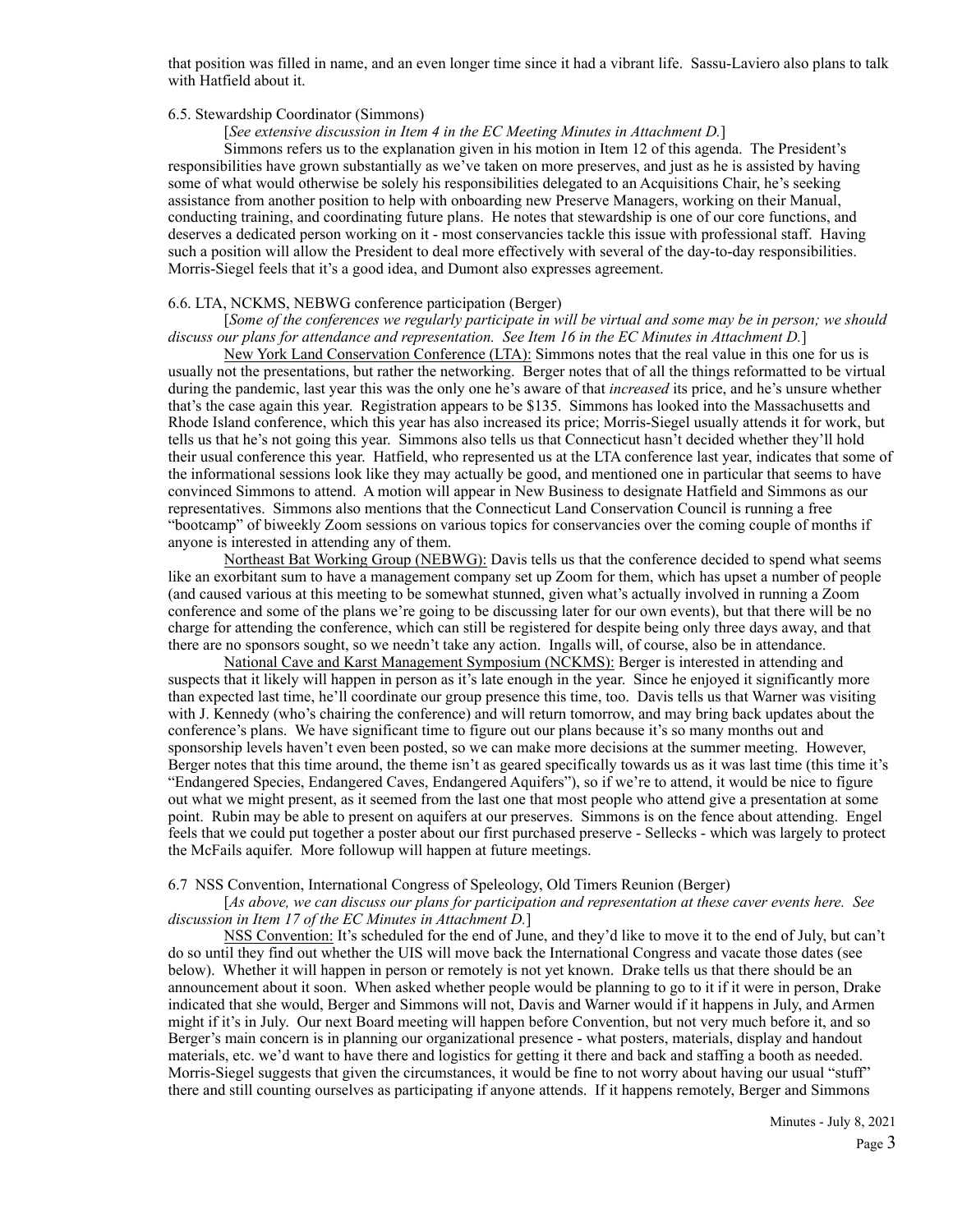also indicate that they'll be happy to attend the usual meetings they often serve as delegates to (and Berger speculates that given how many people will be uncomfortable with travel at that point, even if it occurs in person, there may well be a remote attendance option for those meetings).

International Congress of Speleology (ICS): They'll be deciding at the end of this month whether to push back the conference by a year. Various of us had been planning for years on going, but Davis says she and Warner won't go if it's this year; neither will Berger, and we don't seem to be aware of anyone else in our group who will. If it gets pushed back a year, likely several of us will go. However, Berger notes that the discussion at the EC meeting seemed to suggest that there's not really a role for us to play as an organization at the ICS, and that even presenting anything might be fairly difficult as papers need to be judged and accepted, as opposed to the relatively simple process of having a talk accepted at a conference like Convention, NCKMS, or NEBWG. He mostly raised the topic to check if anyone disagrees, and it turns out that Davis does. She thinks we could easily have a small booth, and recalls an Australian cave conservancy that to some extent modeled their group after our organization and presented about themselves at a prior ICS. She also thinks that it may be easier than we think to get a paper/talk accepted, as she's seen someone present there in the past on the history of the Boston Grotto! She suggests that a presentation covering history or models of American cave conservancies might work out well, and while the deadline for this year is long gone, expects that if they move it back by a year, they'll likely reopen for submissions of additional presentations. If so, Berger has some interest in pursuing this topic, and notes that the last time Davis suggested a topic for him to present on (at NCKMS), it went over quite well, so he's inclined to listen to the advice.

Old Timers Reunion (OTR): We haven't heard anything from the vendor coordinator, and neither has Davis, so we don't really know whether it's happening yet. Given that it's a September event, it does seem that there's a good chance it'll happen, and while conditions may change and these thoughts are somewhat dependent on what sorts of rules the event puts in place for safety if it occurs, Berger is leaning towards going, and Davis and Warner likely would as well. If that's the case, we probably should try to have our usual presence there, but since it's several months off, we can put off making firmer plans until the next meeting.

TAG Fall Cave-In: Though we don't usually have a formal presence there, Berger does typically try to keep us connected with SCCi and other happenings. Given the part of the country it's in, and that it's an October event, he'll be fairly surprised if it doesn't happen in-person this year, and he is planning to attend.

#### 6.8. International Year of Caves and Karst (Berger)

 [*We didn't get signed up for it before it began, and are now wondering if there's reason to do so and things for us to offer given the circumstances; it doesn't appear that our peer conservancies are doing so. See discussion in Item 18 of the EC Minutes in Attachment D.*]

 Simmons notes that on their published list of events, there was a kickoff event, but not much else, and largely thinks that by not moving it back or tying it to some other major events (it had been intended to be parnered with the International Congress, but that of course is trying to postpone a year, and it surprised many of us that the IYCK didn't postpone as well), the entire program has become a missed opportunity. It's also possible that if the world situation continues to improve, should we want to hold an event later in the year, we'd likely be able to jump in late. General consensus seemed to be that there's no action for us to take right now.

#### 6.9. Members' Day, NRO, Barn Dance, Virtual Bonfire (Berger)

#### [*We should start making decisions about what events we want to hold and/or run. See discussion in Item 21 in the EC Minutes in Attachment D.*]

Members' Day: Berger described in some detail for the group the sorts of nontraditional ways that Zoom can be used to have a more fun event where the attendees can move around, break off into groups, participate in some planned activities throughout the day/event, and not be tied to one linear everyone-watching-the-same-thing program like most boring meetings that make all of us sick of Zoom. In light of this, and how long it's been since we've held any events, the proposal is that we actually have our Members' Day this year in such a format, where events that people can choose to participate in or not may include presentations of the Certificate of Merit awards, a talk by Engel on LIDAR, slideshows of NCC preserves, watching Davis cook food that we can't eat, etc. Berger highlights the point that the technical details of setting up Zoom for something like this aren't rocket science and don't take terribly long if one knows what they're doing, but just as with any in-person event, the success and fun of it depends mostly on how well the group organizing it plans the activities; while he can handle most of the technical setup and is eager to help with more of the event, he's not a party planner and would need others helping. Folsom gives a thumbs-up, and Hatfield notes that this sounds somewhat like a possibility we'd been discussing last year for a virtual NRO. Drake notes that new members are itching for some sort of event, and we really need to have one.

 Morris-Siegel wonders if we waited for late summer whether we could have the event in person. Engel notes that the pavilions at Thacher are limited to a capacity of 50. There's also the issue of competing with other events for dates once restrictions really start to lift, as lots of people are going to be clamoring to get to any outdoors event they can, having been cooped up for 1.5 years. Engel suggests that perhaps if we aimed for sometime around October 2, we could have it in-person at Joralemon Park. At this point, Drake raised her virtual hand, and Berger correctly guessed that her sentiment was going to be that we've been putting off all of our events meeting after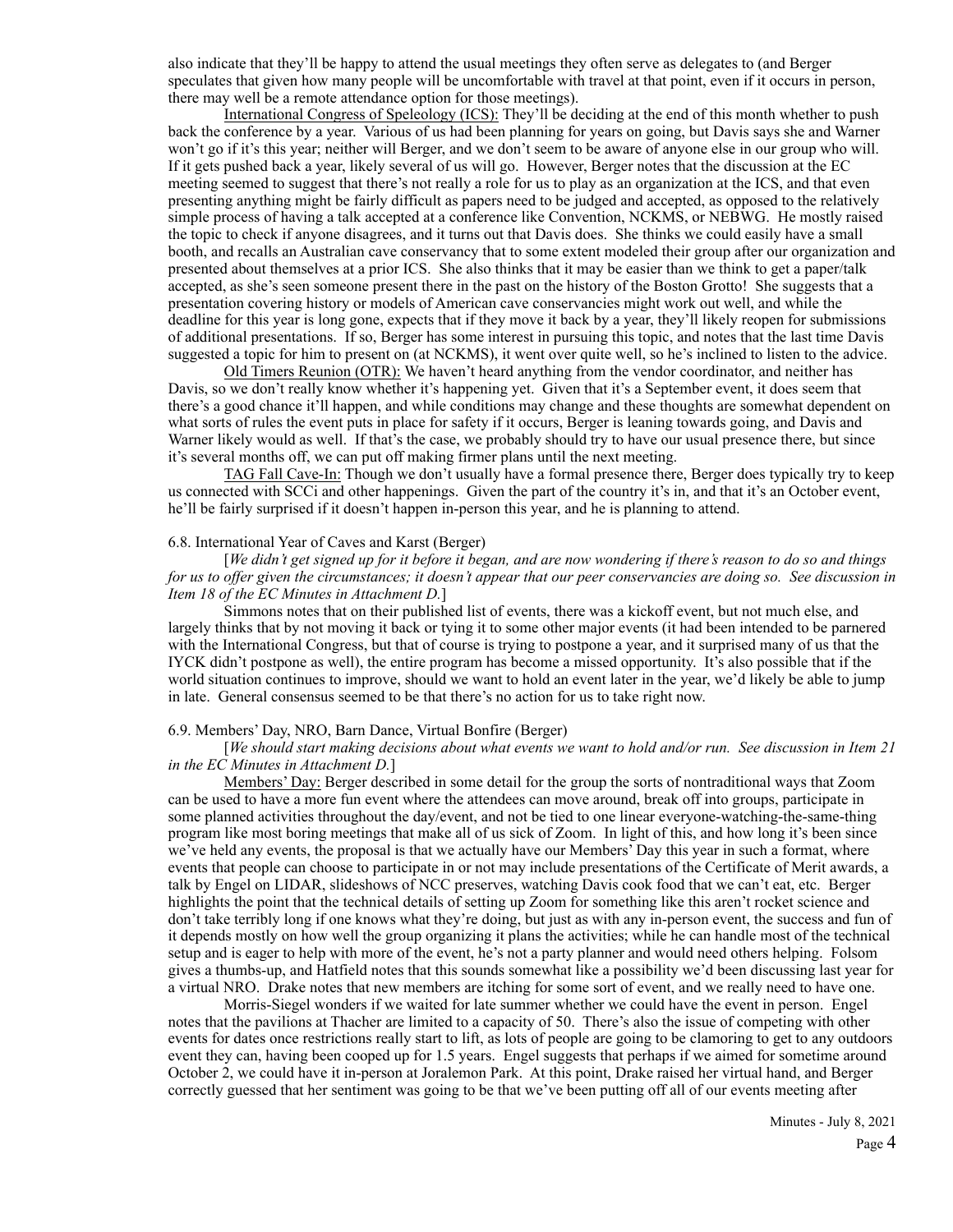meeting, and that we should not wait *another* half a year to reengage with our members; she reinforces that having no events is making membership retention difficult. After much wandering back and forth between the topics of this event and the NRO (see below), and in-person and remote without real direction, we finally reached the conclusion that we're going to try to hold a virtual Members Day sometime around early June, and that Berger, Drake, Engel, Hatfield, and Sassu-Laviero will work on planning it.

NRO: We had been planning to host the first one that was cancelled due to the pandemic, and it was in our interests to do so because we'd not yet met our fundraising goals for the acquisitions of the Traino and Salamander Preserves; that situation hasn't improved a whole lot during this 1+ year where we've had no events and our membership has shrunk (in large part because renewals often happen at those events). So, it may still be in our interests to host when it becomes possible to do so again. Since that time, of course, the Helderberg-Hudson Grotto has also had to cancel an NRO, and as the next one would ordinarily occur in May, it's pretty clear that one won't be able to happen in-person, either (nobody was signed up to host that one yet). Beyond that point lies hope. Berger mentions that the Boston Grotto had discussed the idea of one this coming Fall and decided that it was likely to be too difficult to find a suitable sites - some that don't have restrictions are likely to be snapped up by other groups, and others may place many restrictions on use of their facilities that we wouldn't be able to cope with (such as carrying "virus insurance" and assuming liability if there's any transmission at the event - which apparently some venues have tried imposing as a requirement on groups looking to hold events). Hatfield suggests a hybrid format for an event that could still serve its role as a fundraiser - small groups would still go on real trips, but wouldn't come back to a campground afterwards and would instead meet up on Zoom later. Hedges notes that this would be a way to get feedback from the groups. Hatfield suggests that on the same day, there could be some small walks at our preserves (or, Davis notes, property cleanups, and Simmons recalls that we have trees that need addressing at the Merlins Preserve and Levys Cave, the trail that needs construction at Spider, adding interpretive features to the Clarksville trail, etc.). Armen notes that there's a logistical problem with people being able to get to the in-person events and then back home in time for the virtual portion of the event given that unlike when we're at a campground, some people live hours away from the caves. Nieman thinks this likely isn't an issue, as the crowd looking for in-person exploration or project work is likely different from the crowd eager to have a virtual event. Berger points out that much of the fun of an NRO is gathering back together at night to see and hear about what everyone else did, but thinks that this could work fine if it were a two-day event: small groups go on trips on one day, and then there's a virtual gathering the next day. Hatfield notes that prepending a small virtual event to that lineup where people sign up for their activities might be prudent. She thinks we should pick dates for an NRO (Berger notes that absent other arrangements, it's pre-planned to be the third full weekend of May and September). Davis also thinks that if it were going to be a smaller in-person group, it might be possible to hold at Natural Stone Bridge and Caves; Sassu-Laviero thinks the first in-person one is likely to be so large that the Harley Rendezvous site might be appropriate. Folsom feels that we shouldn't waste all of our effort on the first post-pandemic NRO, especially if it's this Fall, because it likely won't get the most bang for the buck as some still won't feel comfortable congregating. Asked whether we'd be collecting NRO fees, Berger stated that if it were held as a traditional inperson event, it's pretty firmly codified that the registration fees for the Region/Host split have to be collected and it's hard to imagine anyone having an issue with paying those, but if it's going to be a virtual event, attempting to collect the registration fees to attend something on Zoom would likely be a crippling blow to attendance, and so if it's held online, practicality dictates that we're going to have to eschew the registration fees and allow all of the fundraising to stand on its own inside the event. Hatfield asks for a straw poll, and it seems that most present are interested in the NCC attempting to host the Fall NRO as a hybrid event. A motion to this effect will appear in New Business.

Barn Dance: Davis indicates that it may happen, pandemic situation pending, and we'll need to stay tuned to see how things are shaping up as September gets closer.

Virtual Bonfire: Simmons had wanted to do this, scheduled it, had to postpone it, concluded he was so sick of virtual meetings that he couldn't bring himself to ask people to attend another one, needed recovery time himself to be willing to deal with another virtual event, and has not yet completed that recovery. Berger told him that he can probably be let off the hook if we simply have this subsumed as part of the Members' Day event, but that this will mean that he has to actually attend it! Simmons agreed, and to everyone's relief, Berger asked Engel to stick a fork in this incredibly lengthy topic, having finally come away with a gameplan for all of our major events!

#### 6.10. Newsletter (Brass)

 Brass informed us that he regrets not having produced a newsletter leading up to this meeting, but points out that in order to do so, he really needs content, which has been sorely lacking; everyone understands that, and of course, lack of events and mostly lack of caving have presented some fairly substantial challenges by removing a lot of the typical fodder for content. He also presented the exciting news that he's produced a cumulative index for the NCC's newsletters with cross-referencing. However, Brass can't finish putting this out until some issues are corrected with the webpage, which he had us all look at in our browsers as he pointed out some of the details (dead links, wrong months being listed, etc.). Berger complimented him on having turned it into an interactive topic (and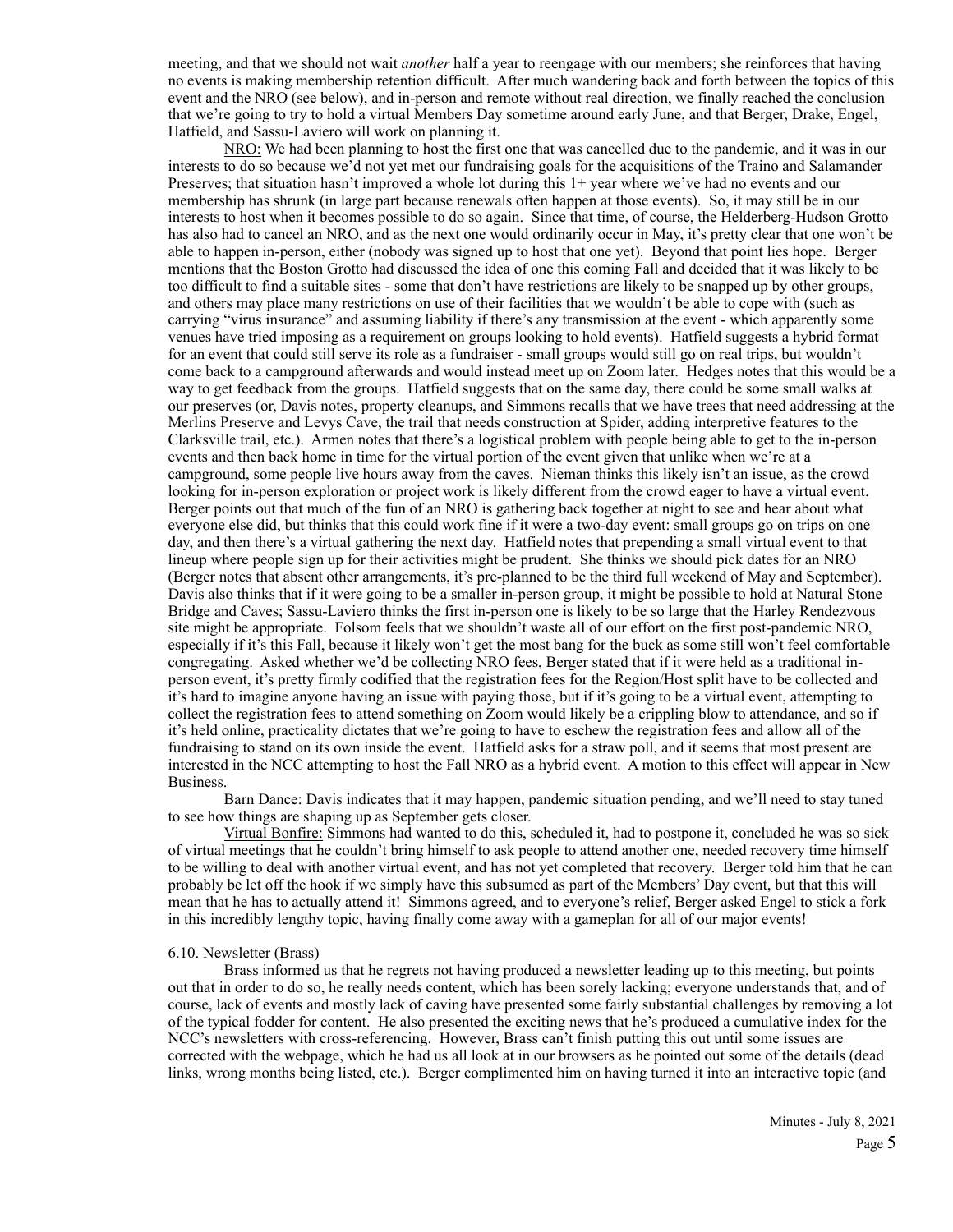was grateful that this group tour of the website bought him enough time to draft the various motions and informational items that needed to come out of Committee of the Whole).

7. Simmons moves to close the Committee of the Whole. Second by Hedges For: All [The Committee of the Whole is closed]

Old Business

[None]

New Business

8. Berger moves: The minutes of the December 6, 2020 Board Meeting are approved. [*The Secretary would like to thank Folsom, Rubin, and Dumont for sending in their reviews.*] Second by Engel For: All [The minutes of the December 6, 2020 Board Meeting are approved]

9. Nieman moves: The revisions to the Ella Armstrong Cave Preserve Management Plan, as amended during Committee of the Whole, are approved.

 Second by Berger For: All [The revisions to the Ella Armstrong Cave Preserve Management Plan are approved]

10. Morris-Siegel moves: The revisions to the Merlins Cave Preserve Management Plan, as amended during Committee of the Whole, are approved.

 Second by Engel For: Rest Abstain: Morris-Siegel, Ingalls [The revisions to the Merlins Cave Preserve Management Plan are approved]

11. Berger moves: The NCC votes "Yes" on approval of the Third Amended and Restated Limited Liability Company Operating Agreement for Terrafirma Risk Retention Group LLC.

 [*During the application process for our 2021 Terrafirma policy, a response was required in the form of a vote to approve revisions to Terrafirma's Operating Agreement, last updated in 2012. As the NCC is a member and owner of Terrafirma Risk Retention Group, LLC, this vote was properly our Board's to cast. However, due to the application submission deadline and delays related to our tardy payment for the Salamander addition (see Risk Management Committee report in the December 2020 Board Meeting minutes), and the absence of an option to abstain, the Insurance Liaison cast the NCC's vote in the affirmative after a thorough review of the proposed changes, which it seems were only accessible during the application process. The only substantive changes proposed were an update to the address of the captive management services provider, a provision to make further address updates possible without revising the Operating Agreement, and an increase on the number of consecutive terms a member of the Members Committee may serve from one to two. All other changes were administrative - mostly updates to section references. This item is for the Board to retroactively handle the question posed by Terrafirma.*]

 Second by Hedges For: All [The NCC votes "Yes" on approval of Terrafirma's Third Amended LLC Operating Agreement]

12. Simmons moves: The position of Stewardship Coordinator is created under the President. The duties of the Stewardship Coordinator shall include: Onboarding of new preserve managers, production of and updates to an "NCC Preserve Managers Handbook," the collection of preserve reports for each Board meeting for inclusion in the Presidents Report, providing assistance with Management Plan updates, ensuring that Management Plan updates and all Board-approved common language/statements are included in each Plan and that updated plans are posted to the website, and assisting Managers with specific resources and projects.

 [*We now have eleven preserves and hope to continue to grow that number going forward. The Preserves are our whole reason for existence and need to be the showcases of conservation for our members and the public at large. The day-to-day responsibilities of the President are such that many initiatives are slowed or stalled, based on lack of available time. Having a person dedicated to these efforts is very common in other land trusts as it represents one of the core functions of all such organizations.*]

Second by Armen

For: All

[The position of Stewardship Coordinator is created under the President with the duties described]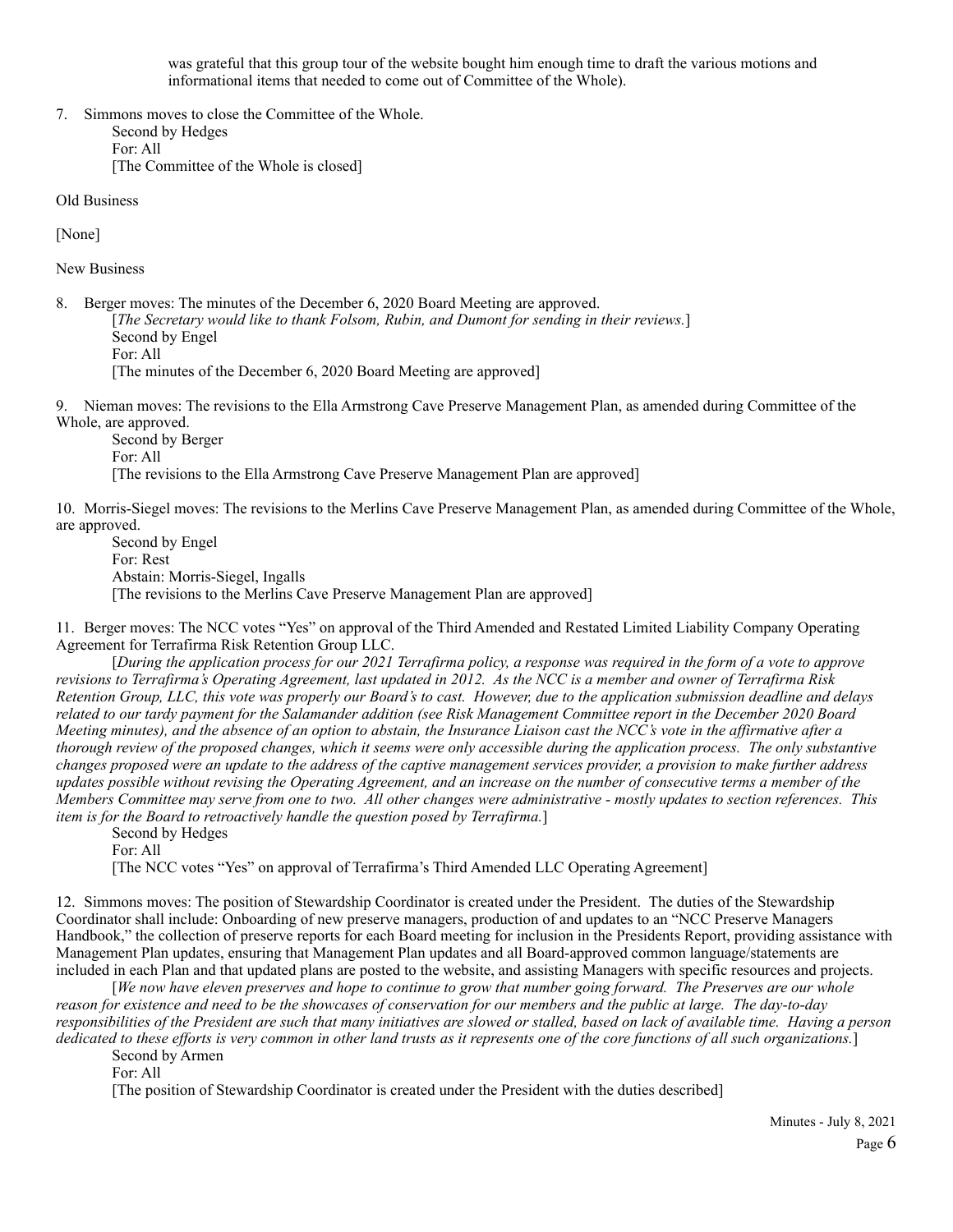13. Simmons moves: The Office Committee is authorized to make loans and/or rentals of scientific equipment belonging to the NCC and acquired for the "Human Influences on Caves" research project, as recommended by the Bat Hibernation Ad-hoc Committee. Second by Hedges

 Simmons and Morris-Siegel encourage Ingalls to inquire what the typical rates are for such rentals at the upcoming NEBWG conference.

For: All

[The Office Committee may make loans/rentals of equipment recommended by the Bat Hibernation Committee]

14. Engel moves: Hatfield and Simmons are designated as the NCC's representatives to the 2021 New York Land Conservation Conference.

 Second by Armen For: All [Hatfield and Simmons are the NCC's representatives to the 2021 New York Land Conservation Conference]

15. Hatfield moves: The NCC will host the Fall 2021 NRO meeting. Second by Folsom For: Rest Against: Nieman Abstain: Morris-Siegel, Berger, Ingalls, Hedges [8-1-4: The NCC will host the Fall 2021 NRO meeting]

Informational point: Simmons appoints Berger, Drake, Engel, Hatfield, and Sassu-Laviero as the Members Day Organizing Ad-hoc Committee.

Informational point: Next EC meeting will be Sunday, April 25, 2021 at 10AM, probably on-line.

Informational point: the Summer Board meeting will be Sunday, June 6, 2021 at 10 AM, likely on-line.

Informational point: the late Summer EC meeting will be Sunday, August 22, 2021, maybe in person (location TBD). The meeting is planned to begin at 10am if in person, or at 9am if held via videoconference.

16. Simmons moves: The NCC Fall meeting will be Sunday, September 26, 2021, maybe in person (location TBD). The meeting is planned to begin at 10am if in person, or at 9am if held via videoconference.

Second by Engel

For: All

 [The NCC Fall meeting will be Sunday, September 26, 2021, location TBD, with a start time depending on whether it is held in person or via videoconference.]

17. Berger moves to adjourn.

 Second by Hedges For: Rest Against: Morris-Siegel [The meeting is adjourned]

Meeting adjourned at 2:34pm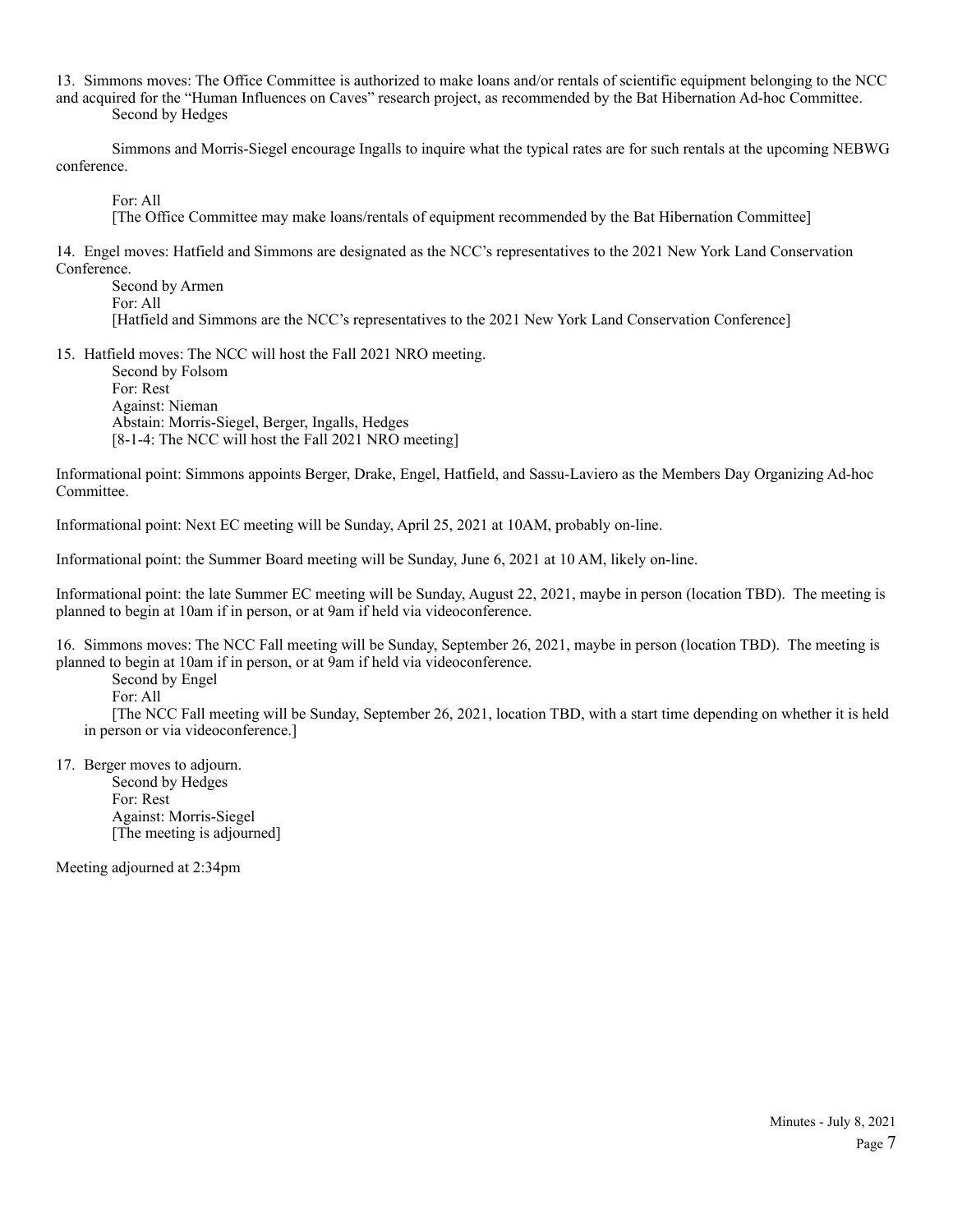### **Attachment A President's Report**

- 1.I filed the updated paperwork for the NYSCPP Transaction Grant for the Traino Preserve purchase, and the check for \$3,000 plus, should be on its way soon. There have been no announcements of availability for a 2021 round for which we have been planning to re-submit for the Salamander donation. With no grants available at this time, if we are to continue the "human influences on caves" project in some meaningful way, we will need to find alternative sources of funding unless they announce a 2021 grant round.
- 2.We still have openings that need to get filled:
	- a. Representative in Vermont to push forward several initiatives on a local basis. I have emailed all of the folks I know in Vermont and three have indicated they would help, but were not in a position to take the lead on this (Peter Youngbaer, John Dunham and Ken Moore.
	- b. As always, we are in dire need of a Fund-Raising Chair. Hatfield has offered to help on fundraising.<br>C. If approved at this meeting, we will be looking to appoint a Stewardship Coordinator, said position v
	- c. If approved at this meeting, we will be looking to appoint a Stewardship Coordinator, said position would be advertised before the next Board meeting in June.
- 3.There are several projects that we need to complete or should complete at several of the preserves. I will ask each preserve manager to start scheduling workdays for socially distanced projects to begin as soon as the weather allows, so we are ready for the preserves to reopen in May. I know I could use some time in the woods with everyone, even from a distance and with masks on!
- 4.I have been toying with the idea of having "liaisons" designated for a number of fellow land trusts. This would not be someone through which all things must be channeled, but more about keeping the NCC in the eye of these LTs, staying abreast of what they are doing and what projects they may be involved in and where we could help with caves, possibly be a part of the deals. I would also say that a lot of what I have learned about land trust operations and such, has been in large part from my association with other LTs in the region. The short list I'm thinking about right now includes: Mohawk-Hudson, Columbia, Rennsalear, Schoharie, Kingston, Orange, Vermont, Berkshire Natural Resources Council, Northwest Connecticut.
- 5.Thom and Jacob have volunteered to work on the draft Preserve Managers Handbook that was drafted some time back by Bob Addis, thanks guys. Cara Gentry works with the Wallkill Valley Land Trust and has some suggestions from monitoring reports produced by that organization, and will be contributing as well.
- 6.All in all, I remain behind on a number of initiatives that need to pushed ahead. I have not had anywhere near the amount of time needed since our last meeting to make any serious headway and my backlog continues to grow. To help on this, I would like to create a Stewardship Coordinator position and have included a motion to that effect.
- 7.It is time to start thinking ahead for the Spring, Summer and Fall. This includes planning work days, get togethers (as possible) and events attendance. Will there be an NSS Convention, any NROs, a Members Day, a Barn Dance, an OTR? NCKMS in in Texas in November, I'm thinking of going as Covid should be manageable by then.
- 8.Money, we need to find ways to get some! Plain and simple. Expenses go on (and on). Please think of ways we can increase funding. We have lost out a couple rounds of NRO auctions now. Has anyone explored on-line auction sites such as Ebay for Charity? We need to get creative.

| Year | March                 | June        | September  | December        |
|------|-----------------------|-------------|------------|-----------------|
| 2021 | <b>Ella Armstrong</b> | Knox        | Traino     | <b>Sellecks</b> |
| 2022 | <b>Bensons</b>        | Merlins     |            | Onesquethaw     |
| 2023 | Spider                | Clarksville | Salamander | <b>Bentleys</b> |

### **Cave Preserve Management Plan Review Schedule**

Note: Erik has sent his proposed changes to the Ella Armstrong management plan for this meeting. Jacob will also be sending out proposed changes to the Merlins MP, primarily to address the Dome 12 dig (cave).

# **CAVE PRESERVE REPORTS;**

## **1. Bensons (Luke Mazza)**

Nothing new to report.

### **2. Bentleys (Devon Hedges, Jonah Spivak)**

**Problems:** a few persistently wet areas along trail could use some steppingstones. Haven't made time to visit more than cursory checks on parking area & log book.

**Progress:** I've not accomplished anything here in the last few months

**Plans:** Boundary marking in late winter. Improve by spring, early summer 2021: trails (corduroy, stones); driveway (broad based dip, water bar, additional stone); and kiosk & signage

> Minutes - July 8, 2021 Page 8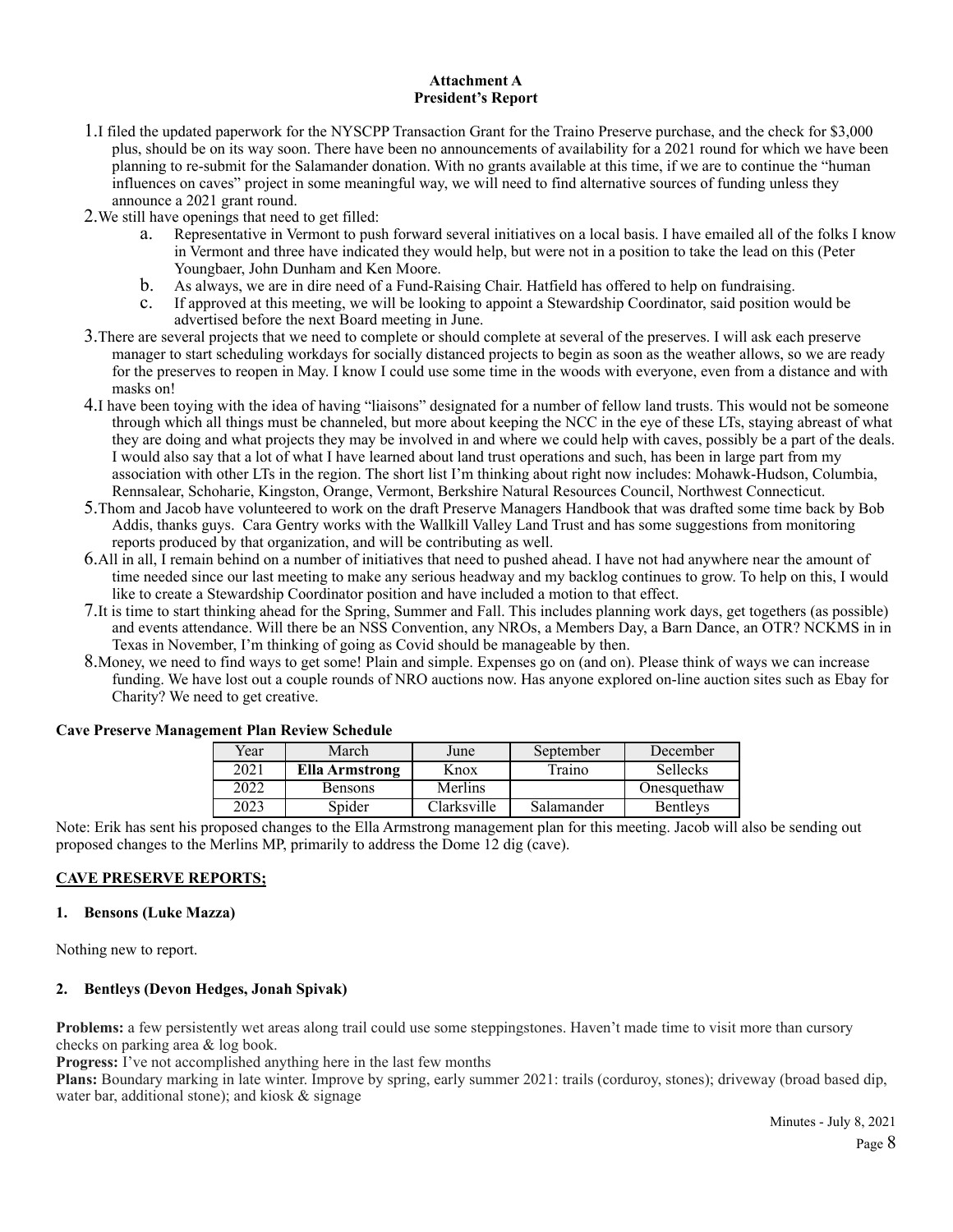## **3. Clarksville (Thom Engel, Chuck Porter & Mike Chu)**

**Progress:** Cave has been closed since last report. Nothing to report.

**Issues:** Our new neighbor has been placing his posted signs on our property.

**Plans:** Chuck, Mike, and I plan to mark our eastern boundary with boundary markers. Per NYS law I will then move our neighbor's signs to more appropriate locations. I also plan to make more of a barrier to ensure that visitors returning from the Ward entrance make the turn onto our trail rather than wandering onto our neighbor's property.

**Note:** Simmons has asked three surveyors for quotes to accurately locate some of our missing/unmarked boundary corners at Clarksville.

#### **4. Ella Armstrong (Erik Nieman)**

**Progress:** No progress since last meeting.

**Issues:** One downed tree lying over the trail at the cave entrance. Two dead trees near entrance that could pose potential danger to somebody on the trail or near entrance, should they fall. If winter doesn't tip them over, will look into them in spring. Recent heavy rains have begun/continued eroding the soil north of the cave entrance. The appearance is that there is a new sinkhole forming. Upon closer inspection, it is merely topsoil being eroded and washed away.

**Plans:** Remove fallen/dead trees. Mark property boundaries. Observe erosion north of cave entrance.

### **5. Knox (Mitch Berger)**

**Progress:** CT Male has completed updating the survey of the preserve to add missing pins for the northern parcel. DEC performed their biannual bat count on January 5, and reports the following:

. They have also provided the 2019 results we were previously missing for comparison:

. **Issues:** Travel restrictions have continued to keep me away from the preserve - my last visit was at the end of the NCRC course several months ago. We received an e-mail from someone stating that they know the cave is closed "til April" and asking for a late April or early May permit, and believing that they did not get a reply when they asked for a trip before the end of last season; in fact, they requested a Sunday in September that was already booked on 9/10/20, and the same day, we offered them any of the other Sundays in September, but never heard back about which one they wanted. The Great Divide rope is [presumably] still there. Engel and Berger still need to investigate what may be poison parsnip plants.

**Plans:** Periodic property inspections, possibly by local volunteers. Addition of trail markers and reposting of property. Boundary marking. Removal of the Great Divide rope. Investigation of troublesome plant species.

### **6. Merlins (Morgan Ingalls & Jacob Morris-Siegel)**

**Progress** Morris-Siegel visited the preserve yesterday. He found a couple of dead ash trees by the parking lot, signs of snowshoeing usage of the Preserve, and signs of lots of porcupines in Merlins.

**Issues** None reported

**Plans** We are working on updating the management plan to include Dome 12 and a draft of that should go out to the board in the next couple days (note, before the meeting).

### **7. Onesquethaw (Thom Engel, Christa Hay & Ellen Schwartz)**

**Progress:** Cave has been closed since last report. Engel e-mailed with C. Herzog about the proposed bat protection device to keep the cave open next winter, and has heard back. Herzog says that if the device is in place, then there would clearly be no violation of the Endangered Species Act by entering the cave in the winter. The remaining question that must be addressed is whether excluding the bats from the cave is a harmful act in itself, and he cannot speak for the US Fish and Wildlife Service on that topic. We will have to prove the damage caused to the bats by flooding if they're allowed to enter the cave.

**Issues:** Nothing to report.

**Plans:** I plan to do a spring vegetation survey to see what I may have missed in last fall's survey.

**Note:** I have asked the committee to revisit the concept of a "bat protection device" to exclude bats from entering the cave to hibernate so they are not killed by flooding. This would have the added advantage of having the cave open for winter visitation.

### **8. Sellecks (Erik Nieman, Tony Vasile)**

**Progress:** Temporary sign with updated contact info placed at kiosk, along with a QR code that leads directly to the Sellecks Preserve

Minutes - July 8, 2021 Page 9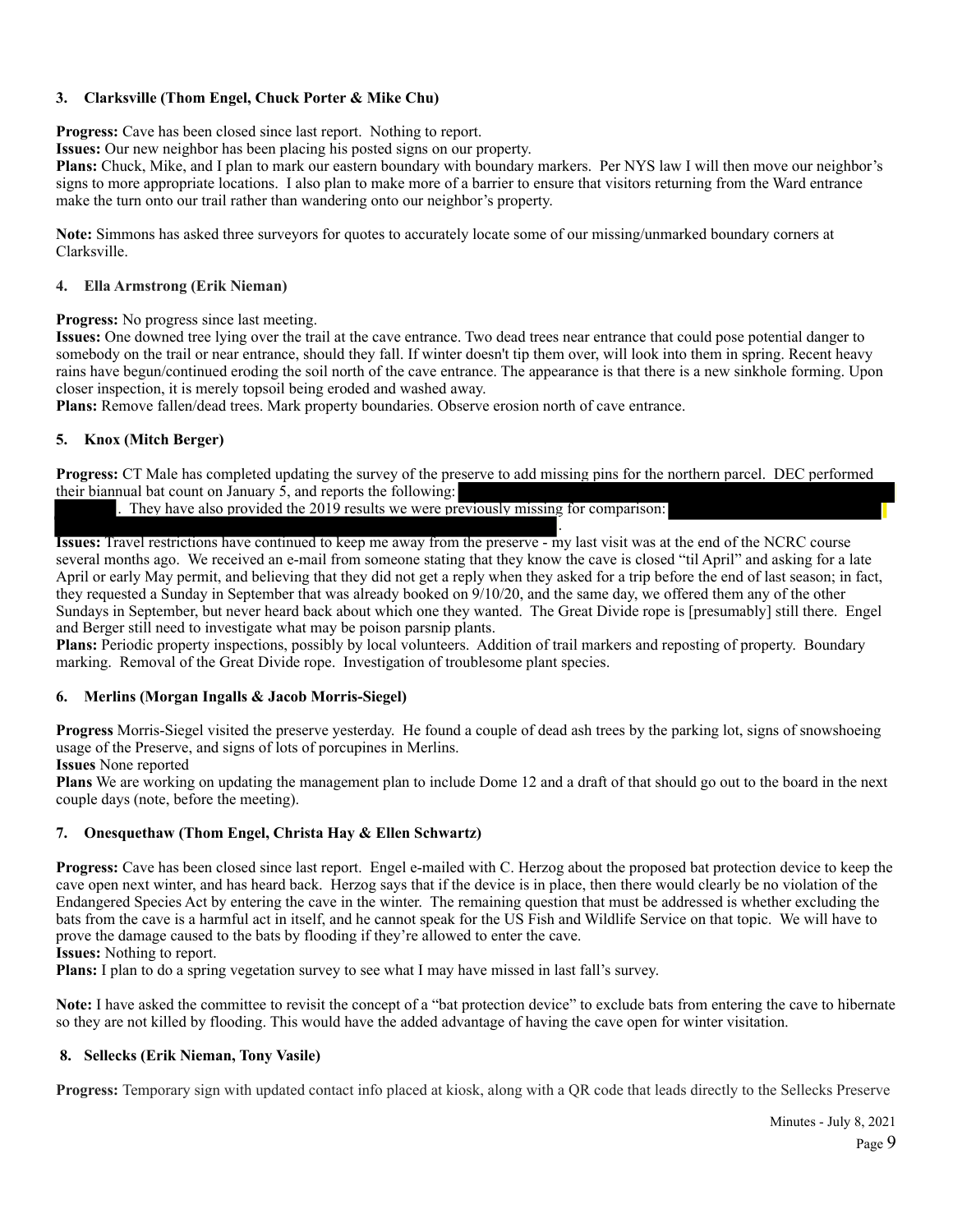page on the NCC website. (following Onesquethaw Preserve example). Trees blocking the trail have been cleared. Remaining treetops and branches in Levys Cave sinkhole remain to be cleared. Plan for that this coming spring.

**Issues:** Contact information at kiosk is out of date. ie. Jason Siemion was listed as preserve manager with private email address. Recent large storm knocked down many trees at Levys Cave. They are blocking the trail and overlie the sinkhole and the cave entrance.

**Plans:** Update contact info for preserve. New informational poster? Clear remaining trees in the Levy's Cave sinkhole

## **9. Salamander (Cara Gentry, Erik Richards)**

**Progress:** Nothing over the winter so far

**Issues:** Securing an access agreement with KLT. Build out of infrastructure (kiosk and changing area).

**Plans:** Working up draft easement agreement to provide to KLT as a new point of discussion which incorporates the Board's previous comments on the draft access license agreement put forth by KLT. Will schedule a meeting with KLT staff immediately upon having it completed. Update the Management Plan based on agreement particulars. Drafting a web page mockup for eventual posting on the website, based on other preserve examples.

### **10. Spider (Kevin Dumont)**

**Progress:** A visit to the preserve on December 28, 2020 found everything to be in order and as expected. No inquiries about visitation were received this quarter.

**Issues:** None to report.

**Plans:** Creation of a trail along both the base and the top of the escarpment is tentatively planned for summer 2021.

### **11. Traino Preserve (Devon Hedges)**

**Progress:** Hite Surveyors completed a professional and detailed survey of the preserve lands including highly visible survey markers (Deep thanks to Pres. Simmons). Directed two potential visits to the preserve; one trip (Dunham, Ingalls, & Morris-Siegel) yielded 250' of surveyed passage in George's Surprise Cave. December 2020 thaw event produced considerable flood debris (branches, uprooted stumps, straw, fill, etc.). A cleanup improved the area a good bit and another should finish the job! Some website content exists. Hedges communicated with our neighbors about farming activity, and there seemed to be clear understanding and no issues with understanding that the survey boundary markings also indicate the limits of the land that may be farmed.

**Problems:** Planning and coordination of NCC benefit auction of Alan's trailer has not moved along much. Some surface collapse of insurgence slot needs assessment.

**Plans:** Construct/acquire kiosk & changing area. NCC benefit auction of remaining Traino digging equipment and supplies, gear, etc. Coordinating with teams to continue survey & mapping efforts.

**Note:** As part of the NYSCPP Acquisition Grant we are receiving for the Traino Preserve, we need to complete the infrastructure build out this summer (kiosk, parking gravel  $\&$  changing area) and also need to have the cave system surveyed for potential cave-adapted amphipods.

### **OTHER COMMITTEES (PRESIDENT):**

### **Acquisitions (Chuck Porter, Bob Simmons)**

Porter is now almost fully vaccinated, and expects to be able to pick up his activity level soon.

No specific projects are in the advanced stages at this point, other than the potential addition to one existing preserve. I have solicited survey quotes for the necessary survey and monumentation work which I hope to have in time for the Board meeting.

Vermont Land Trust: Still need a lead person to push ahead the MOU between organizations and be the "Front Person" on this. I have reached out to the list of people I know or have been directed to in Vermont. Three people have indicated a willingness to help, but not to take the reigns (Peter Youngbaer, John Dunham and Ken Moore.)

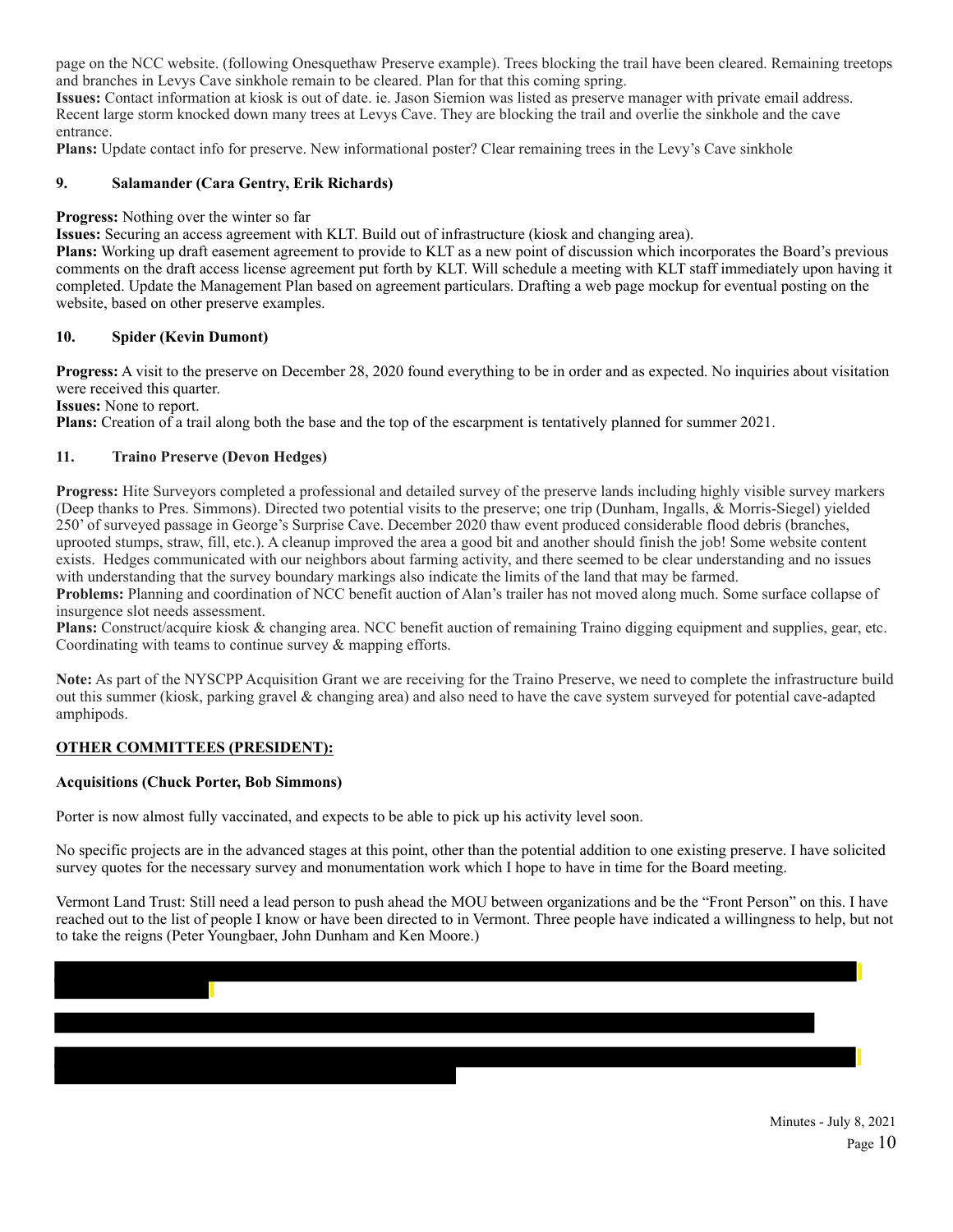# **Nominating (Norm Berg)**

The search is on for Trustee candidates to run in the Spring 2021 election. An announcement for Trustee candidates will be in the next NCC News (went out on the Mailchimp instead). This year's voting will use Google forms and connected applications. Below is the schedule, using June 6 as the next board meeting date:

May 14 (Friday): Last day to submit candidate bio/platforms.

May 15 - 16 (Saturday - Sunday): Ballots and bios/platforms are emailed to the membership.

May 29 (Saturday): Voting closes at the end of day ET.

May 30 - 31 (Sunday - Monday): Results are provided to NCC Board, Notify candidates of results.

June 6 (Sunday): First Board meeting where newly elected members are seated.

**Note:** Armen, Morris-Siegel and Hedges's terms are up this year.

### **Risk Management (Mitch Berger)**

**Progress:** Our 2021 Terrafirma application was submitted, and has been approved

**Issues:** The Terrafirma application required casting of a vote on amendments to their LLC Operating Agreement that we were not warned of ahead of the application. There will be a motion at this meeting to address the action taken.

**Plans:** Handle renewal of our General Liability and Directors and Officers insurance policies

Assemble the rest of the committee membership

Pick up other issues that were in-progress with the former ad-hoc committee

### **Tory's Cave ad hoc committee (Bob Simmons)**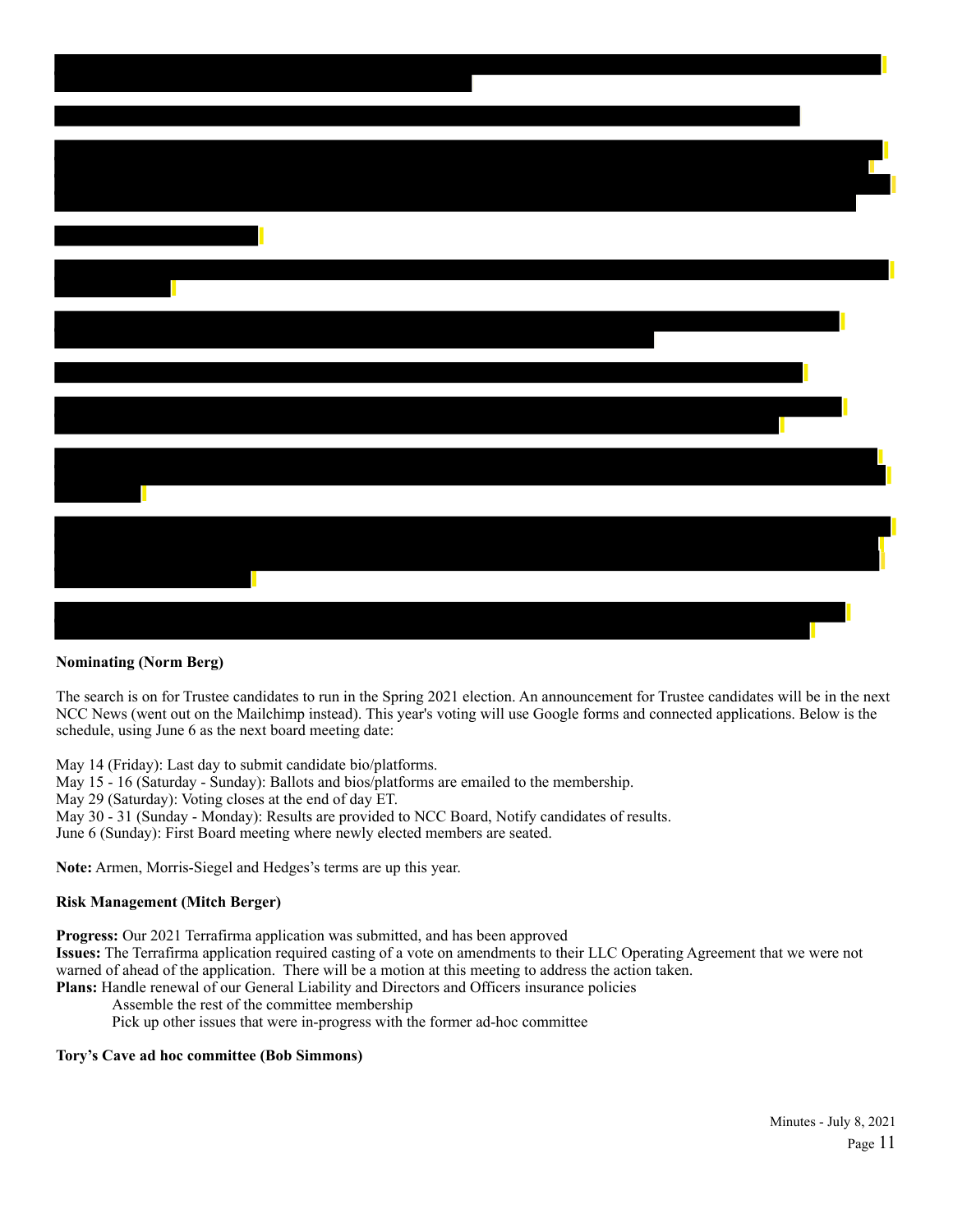Nothing new since last meeting, will reach out to the Northwest Connecticut Land Conservancy to see if limited summer visitation can be restored this year.

## **Bat Hibernation Ad hoc committee (Mitch Berger, Emily Davis, Mike Warner, Morgan Ingalls)**

I had asked the group if there was anything we might wish to consider doing with our accumulated gear this spring and what we think might make sense, as it does not look like there will be a grant cycle for Phase II of the data project this year. I mentioned that I am looking around to see if I can locate any other sources of grant money, and asked if they would please pass along the request for ideas through networks. We could consider renting out or lending out our gear as well.

Davis replied that she did mention the equipment to C. Herzog but had not heard anything back. She suggested that maybe an official invitation to use it come from the President. There is an online meeting coming up in March for the NEBWG.

Ingalls added: I agree with Emily that if DEC has use for some of it, that would be excellent. Right now, there's a push to create region bat "hubs" around the US, where universities/states/federal agencies/etc. can connect to share all kinds of resources including equipment. The Northeast does not currently have a hub (although the Mid-Atlantic does, and there is some talk about expanding that to include the Northeast), but if we ever do, that seems like the sort of place where we could rent/lend equipment.

"NEBWG is also coming up in  $\sim$ 2 weeks, but with it all online, I am not sure how well the usual networking part will go. If I get a chance, I will certainly pass along the word to DEC folks that we would be happy to lend them detectors if they have a need. If they do not want to use them, we could also check with Alyssa Bennett in Vermont and see if she's doing any acoustic work and needs extra detectors."

**Note:** I have emailed Herzog at DEC to see what ideas he may have for using our gear and if he had any thoughts on other potential funding sources.

Berger inquired whether there was any news on the process we'd been told was underway to list the Little Brown Bat as endangered in NYS. Engel indicated that there had not been any updates. Ingalls tells us that the Federal status may change this summer for the Tricolored and Little Brown Bats and that the USFWS is also planning to review the "4d" rule for the Northern Long-Eared Bat's listing as Threatened.

#### **Governance ad hoc (Devon Hedges)**

**Progress:** None **Problems:** Attrition? Prioritization? Excuses? **Plans:** Revisit committee goals, outline areas of interest and share with Board.

### **Attachment B Vice President's Report**

**Bylaws Committee** (Joe Levinson) Nothing to report.

**Education** (Thom Engel) Nothing to report.

**Science Committee** (Larry Davis) There was no activity in the science area.

### **Special Use** (Thom Engel)

 It is hard to predict how many reservations we will have this year. We currently have only two slots reserved for all preserves for 2021 as well as tentative reservations for the June NCRC. It was announced that in New York overnight summer camps will be allowed to reopen in June, so more reservations may come in.

# **Surprise Cave Committee** (Al DeMaria)

Nothing to report.

### **Thacher Park** (Thom Engel)

I have applied to renew the permit. The former contact is back.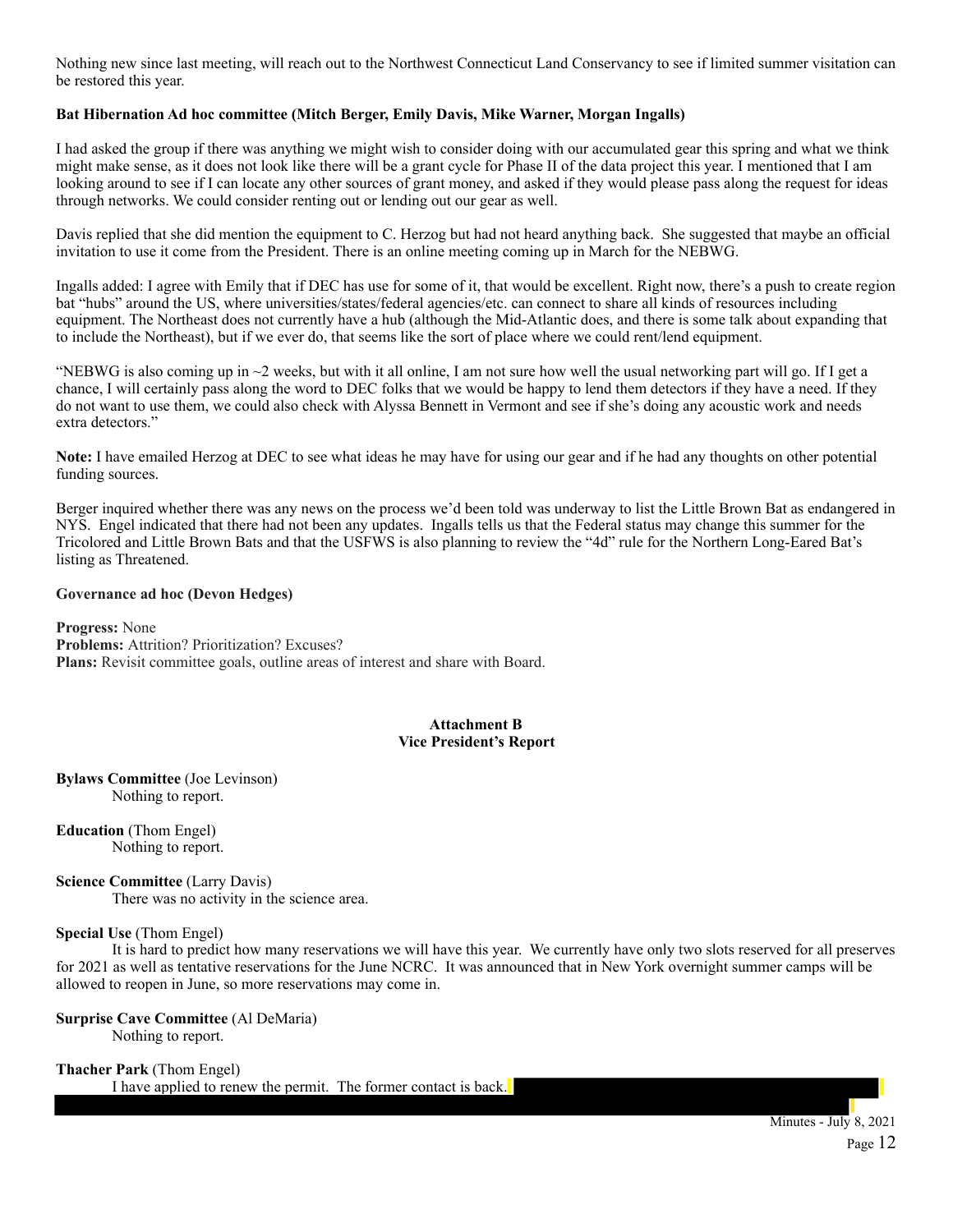#### **Cave Protection** (Thom Engel)

٦

No action. Will try again after the budget passes.

### **Attachment C Treasurer's Report**



# Northeastern Cave Conservancy Inc Profit & Loss Budget vs. Actual

|                          | Jan 1 - Feb 26, 21 | <b>Budget</b> |
|--------------------------|--------------------|---------------|
| Ordinary Income/Expense  |                    |               |
| Income                   |                    |               |
| Donations                |                    |               |
| <b>Auction Donations</b> | 0.00               | 2,000.00      |
| Donations - Other        | 1,258.01           | 10,553.00     |
| <b>Total Donations</b>   | 1,258.01           | 12,553.00     |
| Interest Earned          | 0.50               | 25.00         |
| Membership Income        | 250.00             | 2,700.00      |
| <b>Total Income</b>      | \$1,508.51         | \$15,278.00   |
| Expense                  |                    |               |
| Acquisitions             | 1,405.50           | 2,000.00      |
| <b>Bank Charges</b>      | 3.84               | 75.00         |
| Donations-outgoing       | 0.00               | 200.00        |
| Dues                     | 0.00               | 350.00        |
| Education                | 0.00               | 50.00         |
| Executive                |                    |               |
| President                | 0.00               | 100.00        |
| Secretary                | 0.00               | 50.00         |
| <b>Treasurer</b>         | 0.00               | 50.00         |
| <b>VP</b>                | 0.00               | 50.00         |
| <b>Total Executive</b>   | 0.00               | 250.00        |
| Insurance                | 870.00             | 2,548.00      |
| Legal Fees               | 1,472.20           | 1,000.00      |
| Licenses & Permits       | 0.00               | 125.00        |
|                          |                    | Minu          |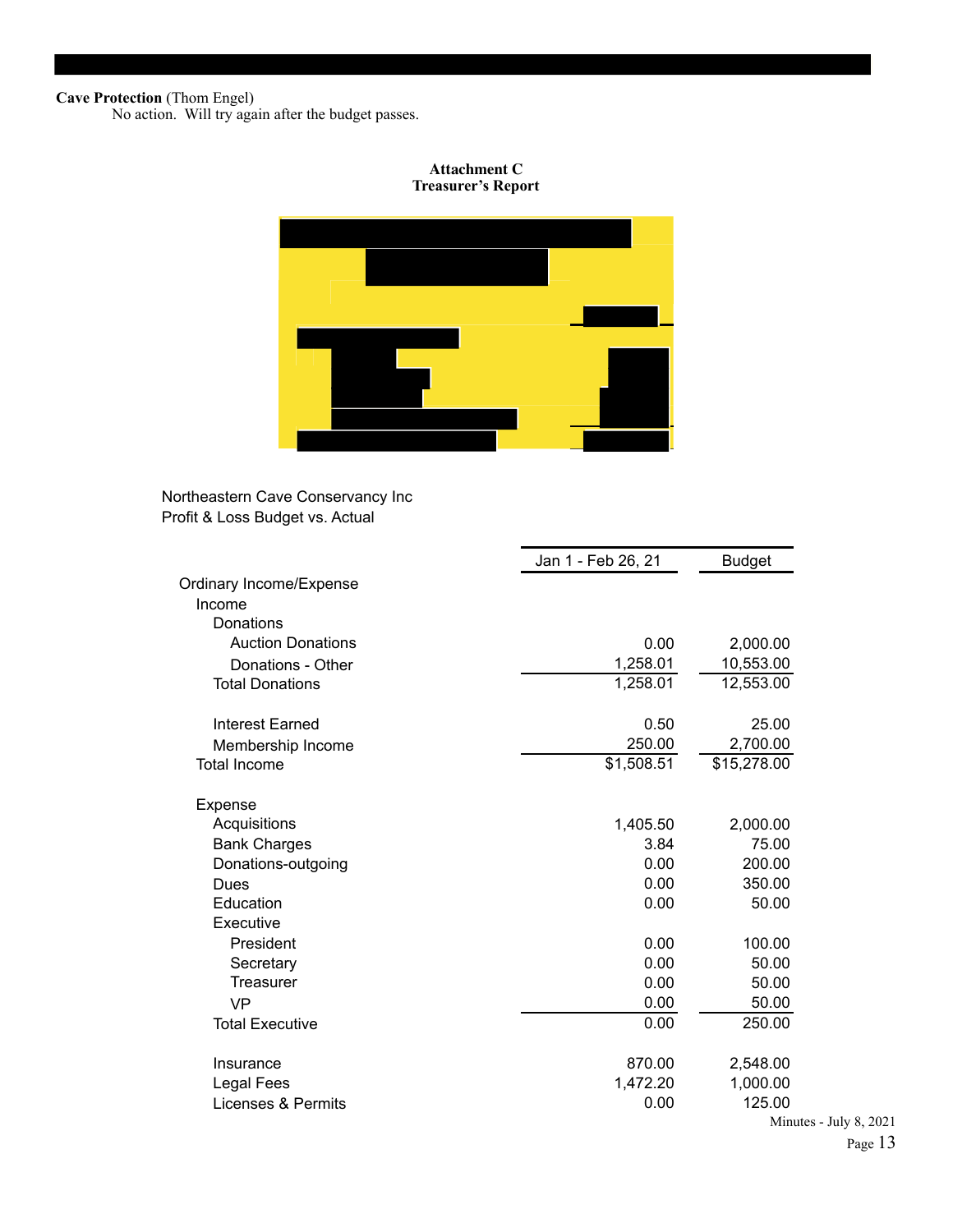| <b>Meeting Expense</b>             | 0.00         | 100.00      |
|------------------------------------|--------------|-------------|
| Meetings & Conferences             | 0.00         | 300.00      |
| <b>Membership Expenses</b>         | 0.00         | 125.00      |
| <b>Miscellaneous</b>               | 0.00         | 100.00      |
| Office Expense                     | 0.00         | 100.00      |
| Postage                            | 0.00         | 100.00      |
| Preserves-Maintenance              |              |             |
| <b>Bensons</b>                     | 0.00         | 200.00      |
| <b>Bentleys</b>                    | 0.00         | 200.00      |
| Clarksville                        | 0.00         | 100.00      |
| Ella Armstrong                     | 0.00         | 100.00      |
| Knox                               | 960.00       | 2,060.00    |
| <b>Merlins</b>                     | 0.00         | 100.00      |
| Onesquethaw                        | 0.00         | 50.00       |
| Salamander                         | 0.00         | 600.00      |
| <b>Sellecks</b>                    | 0.00         | 100.00      |
| Spider                             | 0.00         | 100.00      |
| Traino                             | 785.00       | 1,585.00    |
| <b>Total Preserves-Maintenance</b> | 1,745.00     | 5,195.00    |
| Promotion                          | 0.00         | 1,500.00    |
| Publishing                         |              |             |
| Mailings                           | 0.00         | 50.00       |
| Website                            | 0.00         | 60.00       |
| <b>Total Publishing</b>            | 0.00         | 110.00      |
| Science                            | 0.00         | 500.00      |
| Sponsorships                       | 0.00         | 250.00      |
| <b>Taxes on Properties</b>         | 524.65       | 300.00      |
| <b>Total Expense</b>               | \$6,021.19   | \$15,278.00 |
| Net Ordinary Income                | $$-4,512.68$ | 0.00        |

I sent the NY State forms and associated documents to the Tax Assessor of the City of Kingston for the Salamander parcel; going forward it will be exempt from local taxes. I also applied to SEFA (State Employees Federated Appeal) so that the NCC can accept biweekly donations from any NY State employees who choose us from an annual catalog of approved charities. April 30th is the notification date for acceptance into SEFA.

### **Barn Dance Subcommittee - Emily Davis & Mike Warner:**

**Plans:** See if it will be safe for September or early October dance **Problems:** Covid **Progress:** None

### **Membership Committee – Riley Drake:**

Progress:

Membership Renewals and New Members:

With no in person events, in person opportunities for membership renewals continue to be absent. Our numbers are continuing to suffer. Though I've been sending renewal reminders, responses have been limited. I'm hoping to see an influx of membership renewals in the coming months, as the weather warms and caving is more top-of-mind. All renewal notices for memberships up through the end of February have been sent. The database is current as of today, February 20th.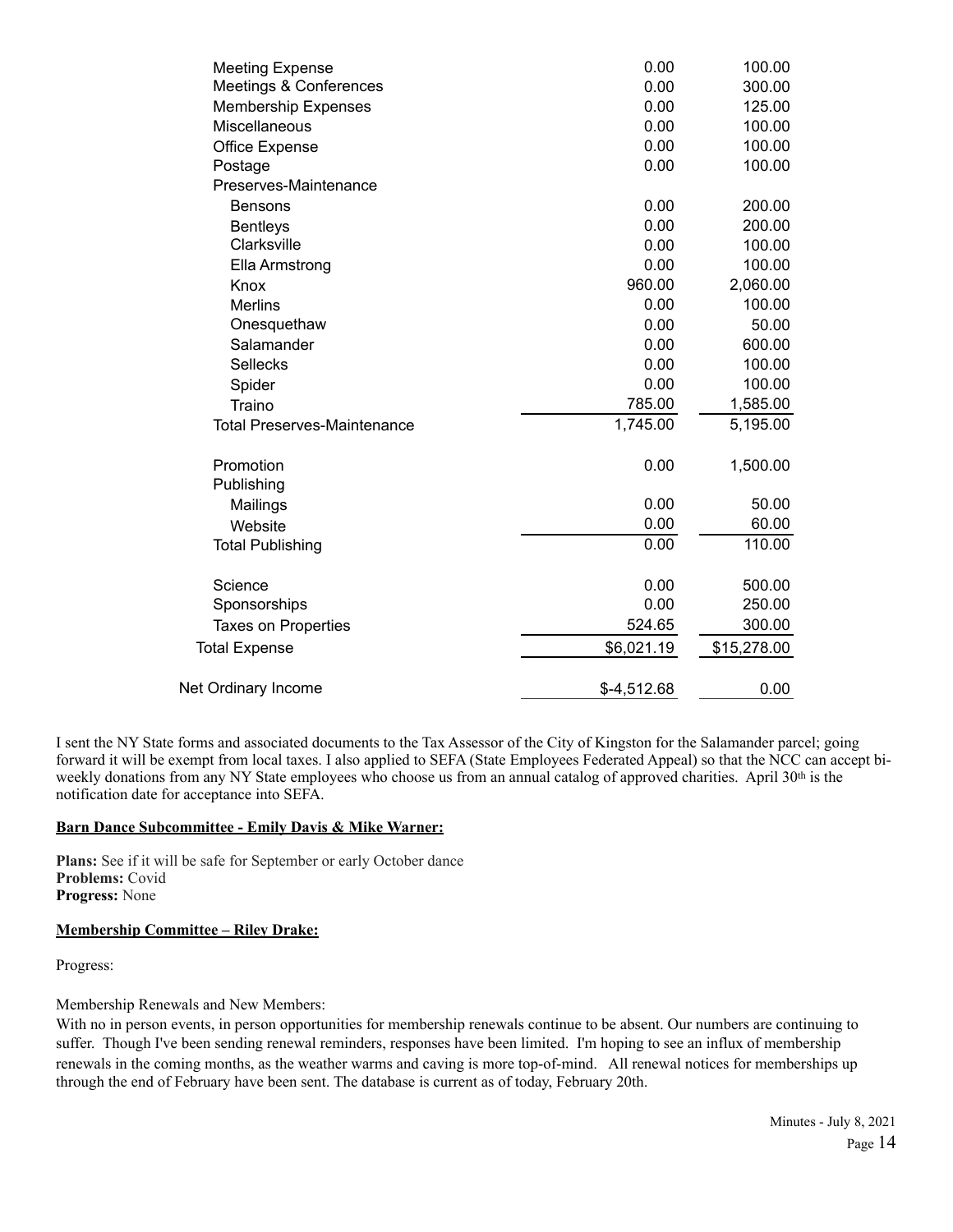Since I officially took over the membership chair position from Peter I've only processed a handful of renewals (6) and new memberships (4) and sent many renewal reminders.

Current Membership Numbers (Change since Dec 20th, 2020) Life: 63 Family Life: 9 Benefactor: 13 Regular/Family Membership: 58 (-3, 7 non-renewals, 4 new members) Institutional: 5 Total: 148 (-3)

(as a membership chair I am still getting used to using the database, I believe these numbers to be correct according to the current database)

Institutional Members: Vermont Cavers Association, Met Grotto, New Jersey Initial Response Team, Helderberg- Hudson Grotto and Boston Grotto.

A suggestion was made to pass along the list of lapsed members to the Board, so that they may be able to make personal connections with some of the members we've recently lost and encourage them to renew. Davis also suggested that reminders encourage people to make use of the PayPal option (however, Drake points out the complication that poses at the moment, described in the "Plans" section below).

Problems:

Coronavirus has severely cut into in-person caving and caving events, thus hindering membership outreach activities. Since vaccinations in the US are ongoing, I am hopeful about the prospect of distanced outdoor events (and thus opportunities for in-person renewals) as the weather warms.

Plans:

At present, donations and dues received through Paypal do not include information on what the payment was intended for. As a result, many of the emails that I send to new members or donors are to ask them what they intended to send us money for, which does not make our organization look particularly professional. Ramon has been tasked with creating a better front end using paypal's API software and I look forward to its creation.

### **Office Committee Report - Emily Davis & Mike Warner:**

Problems: None Progress: Status Quo Plans: none specifically

### **Publications – Christa Hay:**

Publications – Christa Hay:

Problems: Lack of articles, some is obviously due to covid. Has the Board decided yet if we are going back to having preserve managers send in a report? Used to be on a rotating schedule. That would help somewhat or possibly drop the number of newsletters per year.

Progress: There was no newsletter for this quarter due to lack of articles. Request for nominations was the only item and that already went out via MailChimp (reminder will be sent in March). President was informed.

Plans: continue to ask for articles.

### **Technology Committee Report – Mike Chu:**

Progress: Sent out the new preserve web pages to preserve managers for review. Updated the information on the NCC site about NSS Preserves to link to the NSS site for more details, and removed outdated information about those preserves. Updated email aliases to reflect new preserve managers and committee chairs.

Minutes - July 8, 2021 Page 15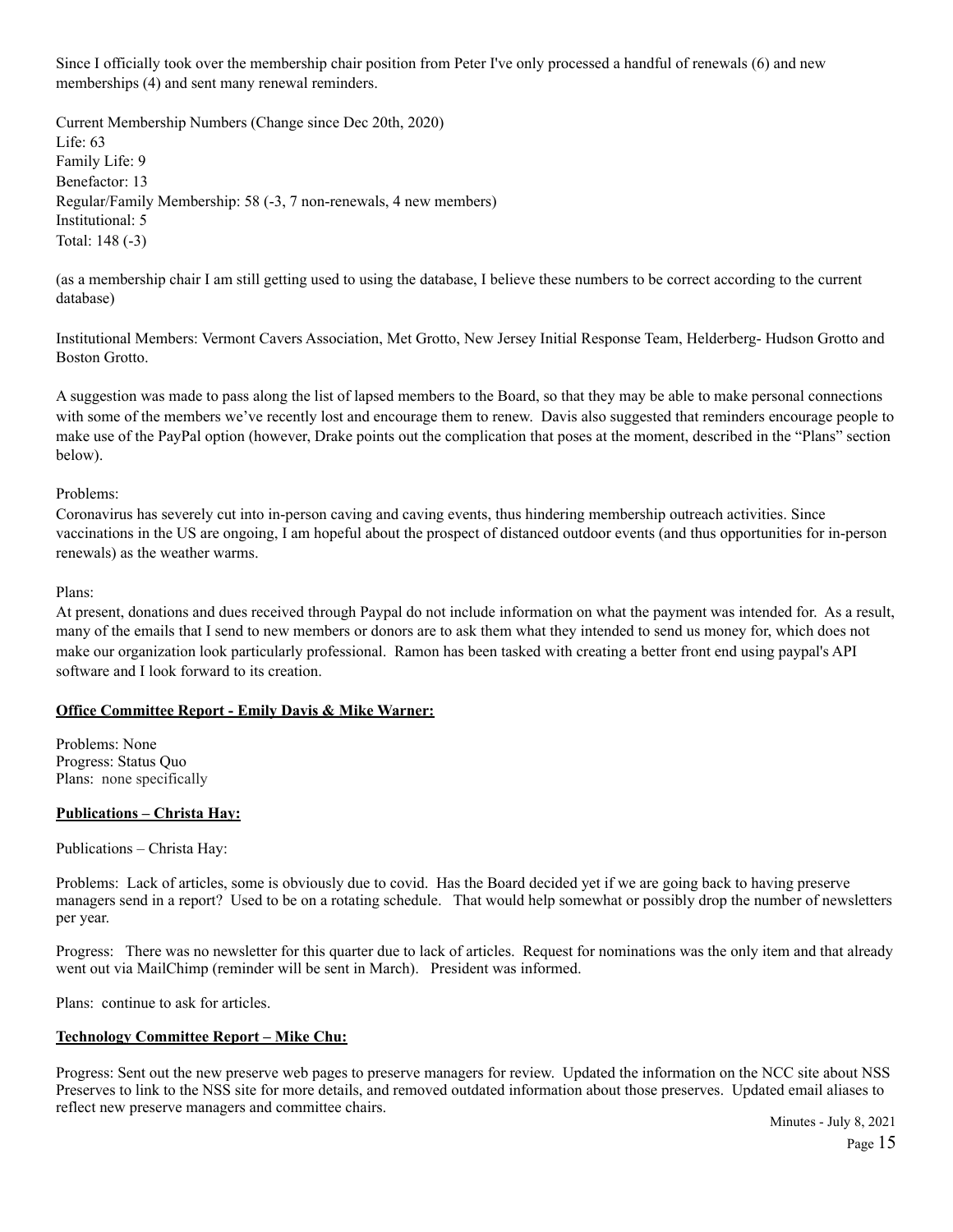Plans: Continue working with preserve managers to get preserve information and management plans onto the website and launch the sites for the new preserves. Add additional contact fields to Paypal donation and membership forms so we have better knowledge of the source and reason for donations.

## **Volunteer Value Committee – Vince Kappler:**

Progress:

The below table shows that NCC volunteers continued to support the mission of the organization during the pandemic that curtailed most caving activities.

|      | <b>Hours</b> | <b>Miles</b> | <b>Dollar Value</b> |
|------|--------------|--------------|---------------------|
| 2006 | 1389.5       | 20,862       | \$29,955.00         |
| 2007 | 1571.5       | 14,607       | \$35,542.00         |
| 2008 | 1680.5       | 14, 143      | \$36,926.00         |
| 2009 | 1440.5       | 10,442       | \$39,564.00         |
| 2010 | 1234.0       | 10,949       | \$42,211.00         |
| 2011 | 1546.0       | 14, 118      | \$54,684.00         |
| 2012 | 1483.5       | 13,951       | \$51,605.00         |
| 2013 | 1916.5       | 20,522       | \$70,268.00         |
| 2014 | 1481.0       | 18,621       | \$48,757.00         |
| 2015 | 1634.75      | 15,664       | \$58,450.00         |
| 2016 | 1563.25      | 12,303       | \$52,341.00         |
| 2017 | 2106.5       | 10,234       | \$64,058.00         |
| 2018 | 1533.5       | 13,899       | \$54,393.00         |
| 2019 | 1480.5       | 13,284       | \$64,394.00         |
| 2020 | 646          | 4036         | \$22,415.00         |
|      |              |              | \$725,495.00        |

2021 VV to date: \$2723.00. Many thanks to the Treasurer, Office Committee and Paul, all who sent data for 2021.

Plans:

The IRS has decreased the business mileage rate from \$.575 to \$.56 for 2021. Note that this is not the rate that can be deducted from your personal taxes. The NCC adopted the use of the prevailing business rate when it modeled its VV program after the original NSS-USFS VV agreement which permitted the use of the business rate instead of the charitable donation rate.

I will continue to use the \$27 amount to calculate VV hours during 2021.

Problems: None at this time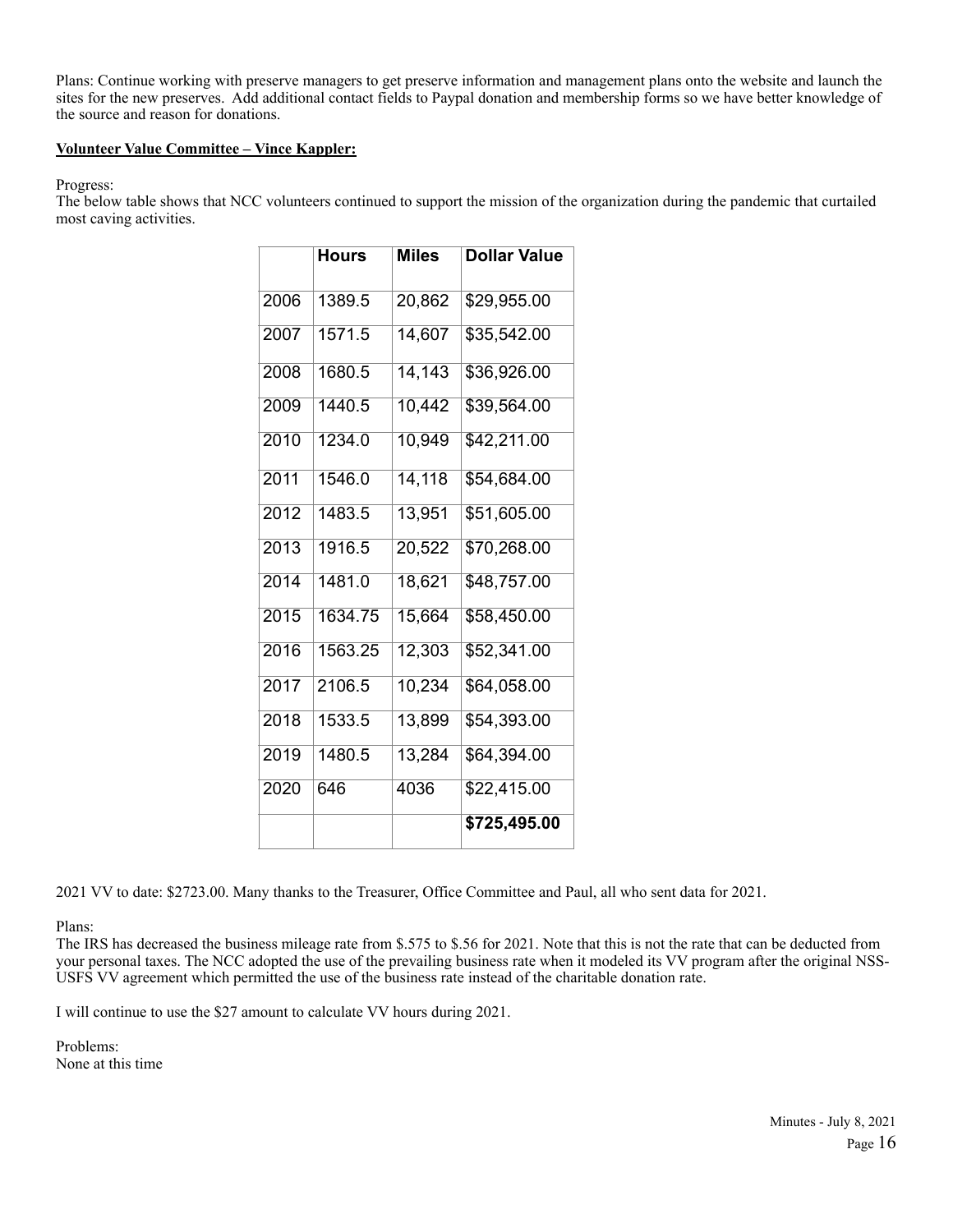#### **Attachment D**

### **Secretary's Report**

#### **EC Meeting Minutes February 7, 2021, 10:00am Online via Videoconference**

Called to order 10:10am Present: R. Simmons, B. Folsom, T. Engel, M. Berger, J. Morris-Siegel

### **1) Conservancy liaisons**

Engel had previously asked the EC for thoughts about the idea of having individuals appointed as liaisons between the NCC and other conservancies we may interact with. Berger expressed some concern that this might add to already-existing confusion about the proper channels through which other groups communicate with the NCC (see, for example, the recent confusion caused by multiple parties trying to help the NYS DEC obtain permission to install scientific equipment in one of our caves). He noted that at present, our committees are organized around responsibility for certain subject matter (e.g. insurance, scientific proposals, specific cave preserves, bylaws, etc.) rather than by which other parties they may interact with. Were we to assign a liaison to each other conservancy, it could become unclear whether those conservancies should approach their liaison or the committee chair responsible for the topic they'd like to discuss with us (and the latter is likely the proper choice anyhow). He also mentioned that it might seem strange or awkward for another conservancy to be told that we've appointed a liaison to interact between our organizations when they were not expecting that and had not done similarly. Folsom in general agreed with these reservations. Engel raised this topic to attempt to clarify what he had in mind.

Engel explains that his basic idea is that we should have someone keeping their ear to the ground to be aware of what other groups with overlapping missions, areas, etc. are working on, and as an example cites the way he's tuned in to what the Mohawk Hudson Land Conservancy is up to. He isn't suggesting "formal" liaisons in the sense of telling other organizations that they should talk with their specific liaison when they want to reach us. He sees this role as a person who would help to keep us visible to other organizations and informed if they're doing work of relevance to our mission - basically to serve as an observer or ambassador who'd report back to the NCC when relevant. Some of this is already in play to some extent with the Vermont Land Trust and the Kingston Land Trust, where we expect that there'll be more formal arrangements moving forward. Engel offers as an example that if MHLC were to do something with a cave issue, it might be appropriate for the NCC to be involved at some level. Folsom pays attention currently to the Bashakill Conservancy and the Land Trust Alliance. Berger asked if we're aware of there having been news that we're not currently getting from places that we'd like to. Engel suggests the goal may be achievable simply by putting out a request in the newsletter asking if any of our readers are members of other conservancies doing work in our area, and if so, whether they'd be willing to keep us apprised of relevant news and opportunities for cooperation on an ongoing basis. Simmons believes there are three main areas of interest: 1) the idea just discussed above - ears to the ground for news, 2) NCC visibility, and 3) learning (about topics related to operations, fundraising, etc.). Berger points out that for this to work, we might need an action plan in order to get a report for Board meetings and a designated person to collect information for that report from the various liaisons. Engel feels that this can be less formal, and liaisons can simply report in as they feel is necessary. Berger expressed some skepticism that if managed less formally, we'd be likely to end up receiving any information we don't already hear from anyone who doesn't typically attend all the Board meetings. Morris-Siegel suggests we might reach out to land trusts in karst areas to remind them of our availability and eagerness to be involved in karst-related opportunities. Berger points out that this can work well for organizations in our geographical area, but wouldn't make much sense or keep us connected with conservancies in other regions, and notes that he's learned much (and tried to bring that learning back) from interacting with organizations like the West Virginia Cave Conservancy and the Southeastern Cave Conservancy. Folsom inquired whether we can donate to other conservancies for karst acquisitions. Berger replied that while  $501(c)(3)$ s need to be quite careful about donations, they can donate to other  $501(c)(3)$ s with overlapping missions for those purposes, and notes that this model is followed heavily in the Virginias where the Cave Conservancy of the Virginias often provides funding for other conservancies to acquire caves, but he also questions whether we're really in a position to do that given that we haven't met some of our own acquisition fundraising goals in the past couple of years. Simmons notes that the newsletter deadline is next Wednesday, and Morris-Siegel also suggests putting the call out in the Northeastern Caver, because it has a wider readership.

[Ingalls was wished a happy birthday in absentia at this point.]

### **2) NCC Preserve Manager manual**

This topic came about, oddly enough, because Engel had been asked by Rubin why the snow hadn't been cleared at Clarksville such that he could easily walk around the preserve. There was a first pass at a manual written by Addis in 2015, which we believe is on the website somewhere. Engel inquired whether we formally approved it, and Berger responded that there wasn't any formal Board action associated with it - it was an attempt at increased engagement, which the Board had requested at the time. Engel thinks it should be taken off of the website if it's not a document associated with a formal action. Berger's recollection is that the first draft seemed like an attempt to produce a one-size-fits-all cookie-cutter manual, and perhaps as a result, was somewhat thin on details. Simmons reminds us that prior to the pandemic, he had wanted to hold a gathering for all of the preserve managers, and one of the

Minutes - July 8, 2021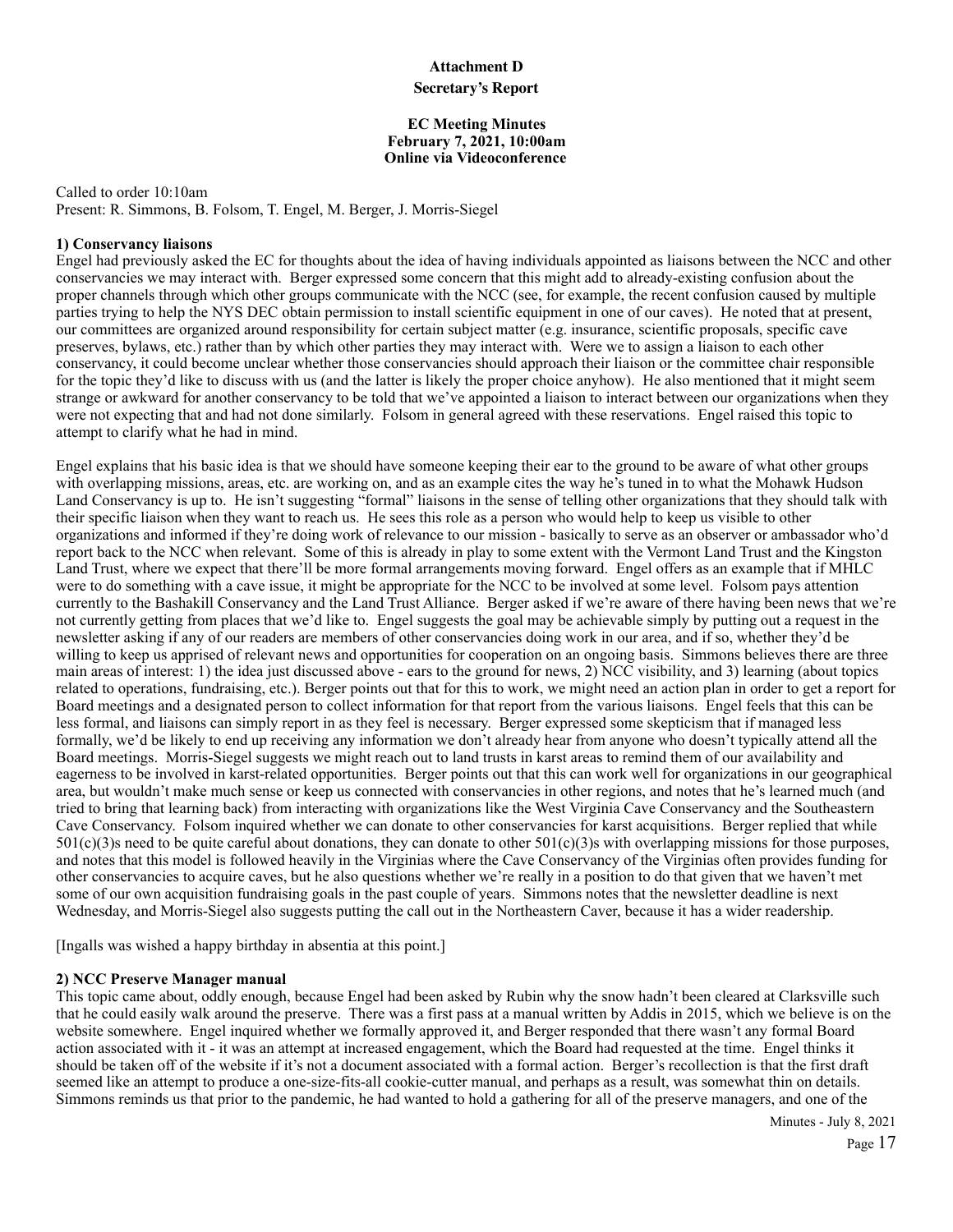topics was to have been taking that document and figuring out what to do with it, providing guidance on checking boundaries, how to report issues, etc. Berger recalls our recent discussion about the Insurance Liaison not hearing of issues that may be subject to reporting deadlines in case they turn out to be problems requiring a claim, and notes that the manual could've been the right place to document such topics, and that a document with such guidance may be particularly important for volunteers who aren't generally in attendance at all Board meetings (where these topics are more often discussed). Morris-Siegel indicates that he's willing to work on the document, as is Engel. Engel will provide Morris-Siegel with a copy of the 2015 document, and perhaps some updates will be ready to present at the next meeting.

#### **3) NCC website info for new preserves**

Engel doesn't believe that the webmaster(s) should have the job of pulling together the material for a new preserve's presence on our website; he feels that it's their responsibility to post it, but not to create the content. He notes that we have well-established rules about needing to have proposed acquisitions surveyed and management plans drafted, and feels that we should also have clear responsibility assigned for pulling together the materials to put on the website. Berger notes that our existing acquisition requirements (which often feel cumbersome in the moment) relate to understanding and mitigating the specific legal risks involved in a potential acquisition before we become committed, and feels that content preparation for an upcoming acquisition's web presence can take place between our approval of an acquisition and the closing on the property. Engel agrees on the timing Berger suggests (legal issues squared away before Board approval of an acquisition, website content preparation between then and finalizing the acquisition), but points out that we've currently got two preserves that aren't documented on the website. Berger suggests that documentation of this responsibility should be in the aforementioned Preserve Managers Manual, and that it should be one of the major things that the interim Preserve Manager(s) are working on, and that if they're not, the officer for the Preserves (currently the President) should become involved. Simmons looked over an example of one of our preserves' pages (Knox) and highlighted what the basic elements of these pages are currently. Berger points out that the only critical failure with respect to the Traino Karst Preserve was that for lack of information on the website, someone wanting to visit needed somehow to know that they had to get in touch with Hedges, and as a result of needing someone to tell a prospective visitor that, access to the preserve was artificially restricted. Simmons will get in touch with managers of new preserves. He asks what the appropriate timeline would be for web content to be prepared, and asks if within a month of the acquisition would be reasonable. Berger feels strongly that the page should be up and visible at the time when we put out a press release about a new acquisition, because it's a public relations thing, and that's the time when people are most likely to look for it. There was general agreement on this point.

#### **4) Preserves committee**

Engel raised this topic, which he feels has fluttered around for a long time. He reminds us that we now have eleven preserves, and asks if it would help Simmons if we had a person other than him for the Preserve Managers to report to, and have that person report to the President. Simmons acknowledges that there are a lot of people reporting to him, and that things are falling through the cracks. He has been working on figuring out how to pass the President role along to whoever the next person may be, explain to them what the job actually entails (which is more daunting than he'd realized when he stepped into the role), and be more proactive. He wonders if what we need is more along the lines of a Stewardship Manager, and notes that some other conservancies have that as a main function, sometimes even as a paid position (we've heard in the past from Engel that MHLC has one person like this rather than individual Preserve Managers for each of their properties, which would be the other extreme end of the spectrum). Berger mentions that in incident management training, we learn of what's referred to as "span of control" - the number of people reporting to someone in a hierarchy - and that the optimal range for this number is almost always 3-7 - any fewer and there likely wasn't a need to delegate and create more bureaucracy; any more and managing what's going on becomes too difficult. Berger also suggests looking at the size of Attachment A at Board meetings and comparing it with the size of Attachment B and C to see the disparity in how many folks the President is trying to coordinate at a single level. However, Berger cautions that we must be very careful when laying out this sort of position to specify what happens to the autonomy that Preserve Managers have now. He posits that we don't intend for anything to change about that autonomy, but without specifying, it might be unclear whether the Stewardship Manager suddenly has authority over all of the preserves, whether Managers need to seek permission for things they don't currently, or whether it's just a coordinating and facilitating role. Morris-Siegel wonders whether the Preserve Managers have too much power presently. Berger notes that the way our organization is structured right now, the hierarchy places authority in the Chairs of the various permanent Committees, each of which is approved by the Board. Simmons notes (without necessarily suggesting that we follow suit) that the NSS recently did away with all of their formal preserve committees. It sounds like we're leaning towards a Preserve Coordinator, and that this would be most appropriate as a Committee of the Whole discussion item. Engel wonders if we should add another officer for this role, as the preserves are the key reason our organization exists. Berger points out that making such a change leads to other complicated questions like what constitutes quorum, etc. Morris-Siegel suggested balancing it out by reducing the number of Trustees by one. Berger's response to that was to point out that upon doing that, elections no longer have the desired staggering because the number of Trustees is no longer divisible by 3, and related a story about another organization he's involved with which shortened the term of their Board members without planning this carefully, and ended up with a three-year staggered election cycle where one of the three years is always significantly harder to run for the Board because only half as many seats are up, and this has very undesirable properties for Board turnover and new engagement rate. Simmons feels that there's got to be some easy way to create a suitable position, and believes that it's to create an ad-hoc assistant for the President initially.

### **5) Bentleys Preserve incident update**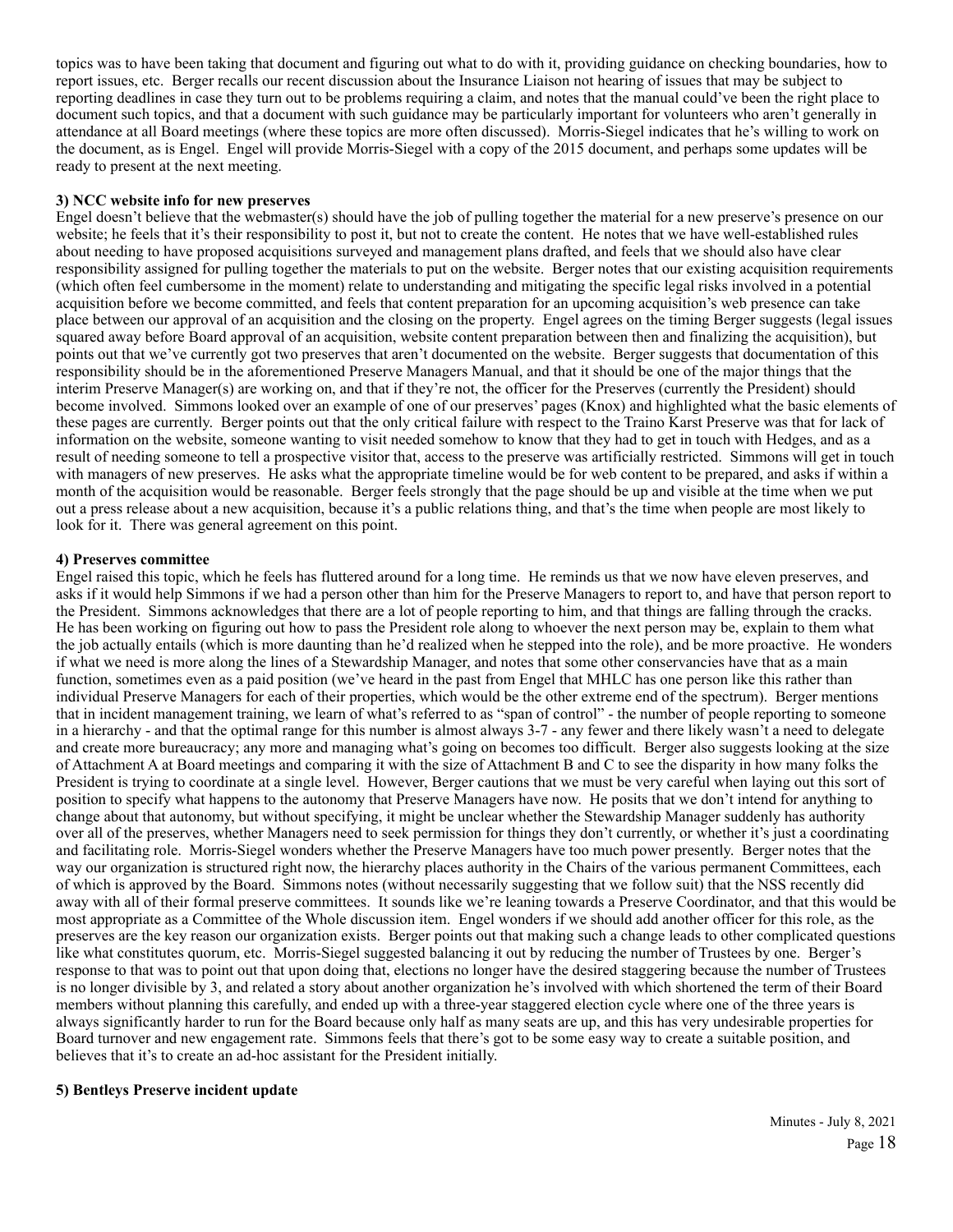Berger inquired whether the planned communication had gone out. Simmons reports that it did, and that he hasn't heard anything back since then.

#### **6) LTA grants - Salamander, Traino, human influences research project**

Simmons reports that there is still no news about opening a 2021 round of grant funding (he most recently inquired this week). He did the necessary paperwork for the Traino Karst Preserve's acquisition grant, which we were awarded, and notes that this fact has at long last been publicly announced, which means we no longer need to avoid discussing it. The first year of the research project has been successfully closed out with our submitted report having been approved, but as there's no new grant round for this year so far, we have no data about prospects for continuing the project yet. There will be a closeout report required for the Traino grant, which we've promised to submit by the end of the summer. Things in that grant proposal that we haven't completed yet include constructing the trail, establishing a kiosk and parking area, etc. There was also a commitment in that proposal to perform a biological inventory of the cave system, and Simmons isn't sure what that will consist of. Berger inquired who our "designated" biologist is, and Engel suggested that we might contact Kathy Lavoie of SUNY Plattsburgh, who's long been a biospeleologist. Folsom suggests reaching out to Luis Espinosa, and Engel agrees that if anthropods are found, we should touch base with him as he worked on a project in Clarksville having to do with anthropods. Berger asked how these inventories typically are taken. Engel explains that because of glaciation, we don't have much depth to the troglobitic ecosystem in our area - unless there are animals that can be frozen, all of the animals got wiped out some 13,000 years ago, which is why we don't have cave-adapted salamanders, etc. He believes that a reasonably attentive person could make a collection of samples and send them off for identification. He also notes that certain species are found in virtually every cave with a stream. At this point, the conversation turned briefly back to the research project grant, and when asked about the budget for our primary investigative scientist, Simmons says that \$3,000 was in the budget for this for the first year. Berger and Folsom are confused by this because of the plan for when the acoustic analysis was expected to happen (mostly in the second year). Despite this, Simmons is sure that money for the scientist was in the year one budget and can be paid presently, and Folsom will take care of it.

### **7) Recruiting to fill vacant positions - Fundraising, Vermont Land Trust liaison, Investment Management Committee**

Simmons reports that there's nothing new to share since the last Board meeting. He is going to send e-mail to the following people asking for their recommendations of who might be able to help fill the VLT liaison role: P. Youngbaer, J. Dunham, M. Ingalls, J. Keogh, D. Stanley, K. Moore, J. Flewelling. Folsom also suggests that S. Hazelton and P. Quick may have some ideas.

### **8) Surveys and filing for Knox and Traino**

Simmons reports that the surveys are done, the monumenting is completed, and the filing copies are with the Office Committee. They still need to get filed with Albany County, but Simmons hasn't been able to get up there to do it, and needs to talk with officials about how to go about filing them during the pandemic. Morris-Siegel suggests that Hedges should go out and bang a couple of posts in near the pins at Traino so that tractors don't run over them in the spring. Simmons thinks the idea is to put a line of fencing along the property line to demarcate what can be plowed and what can't. Engel wants to amplify the urgency of taking care of this sooner rather than later - at Onesquethaw, planting and plowing began earlier than we expected them to, so this should get done by the end of this month. The concern is that the tractor may rip out the pins. Folsom recalls that at our first purchased preserve (Sellecks), the Board opted to sink all the pins in concrete. Engel notes that he's having issues with a neighbor who has put up Posted signs on our land at Clarksville, and that the Preserve Managers there plan to mark the boundaries when the weather shapes up.

### **9) News on the**

### **10) Terrafirma update**

Berger explained that as he was working on our annual Terrafirma application very close to the submission deadline (in part because we were unable to file it earlier due to our outstanding payment owed for the addition of coverage for the Salamander Preserve), he was surprised to discover that in the middle of the application process, a question requiring an answer was asked about whether our organization votes in favor of or against revisions currently being proposed to Terrafirma's Operating Agreement (which is essentially the contract under which they obtain and provide services, describes their governance structure, etc.). We hadn't been warned that these updates were pending, nor that we'd be required to cast a vote in the middle of our annual application (the document was last revised in 2012, so we haven't been through a previous revision). When an organization is insured by Terrafirma, it becomes a member and holds an ownership stake in Terrafirma, and so is empowered (and evidently required) to vote on these issues. There was no option to abstain, and while such a vote is properly the Board's to decide, there was not enough time remaining for Board action when Berger became aware of this issue. Thus, he reviewed the proposed revisions and reluctantly cast our vote unilaterally, and felt the need to disclose to the NCC what had occurred, even though it is implausible that our actual vote would have been controversial if presented to the Board. Berger reports that the only substantive changes to the Operating Agreement were a change to the address of the captive management services provider, a provision to allow future such address updates to be made administratively without a vote on revising the document, and increasing the number of consecutive terms a representative may serve on the Members Committee (Terrafirma's rough equivalent to our Board of Trustees) from one to two; the remainder of the changes were administrative updates, mostly updating section references, terminology, etc. Berger cast the NCC's vote in the affirmative.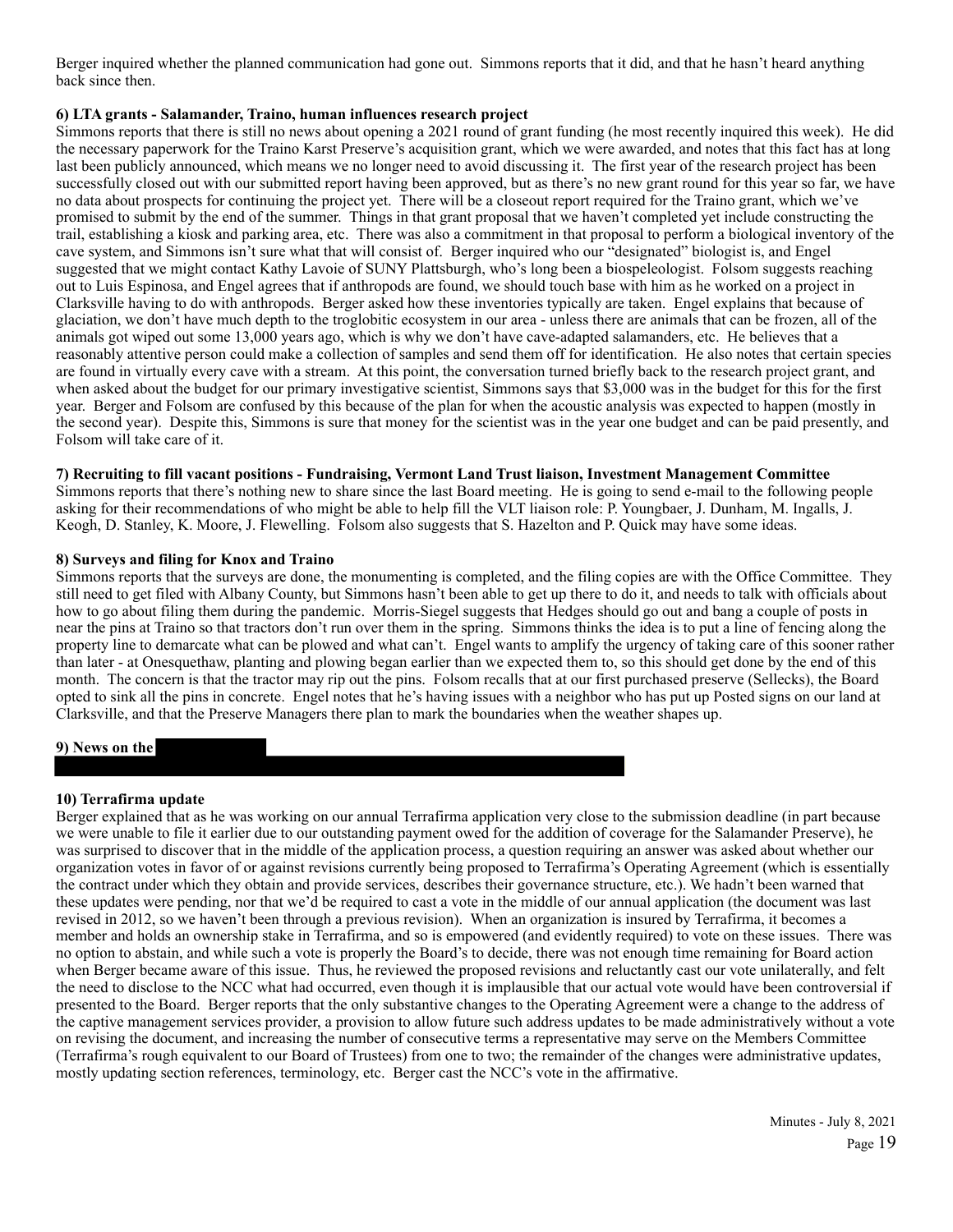Engel inquires whether we need to have an Act of the Board to authorize representatives to cast our votes on such matters without having to come to the Board for full consideration. Berger notes that while this might have been convenient here, he has some reservations about entrusting one person to unilaterally vote without asking the Board for input. Simmons suggests that as respects the current vote, an item can be placed on the next Board Meeting agenda to ratify the vote that Berger cast.

# **11) Acquisitions**



Minutes - July 8, 2021 Page 20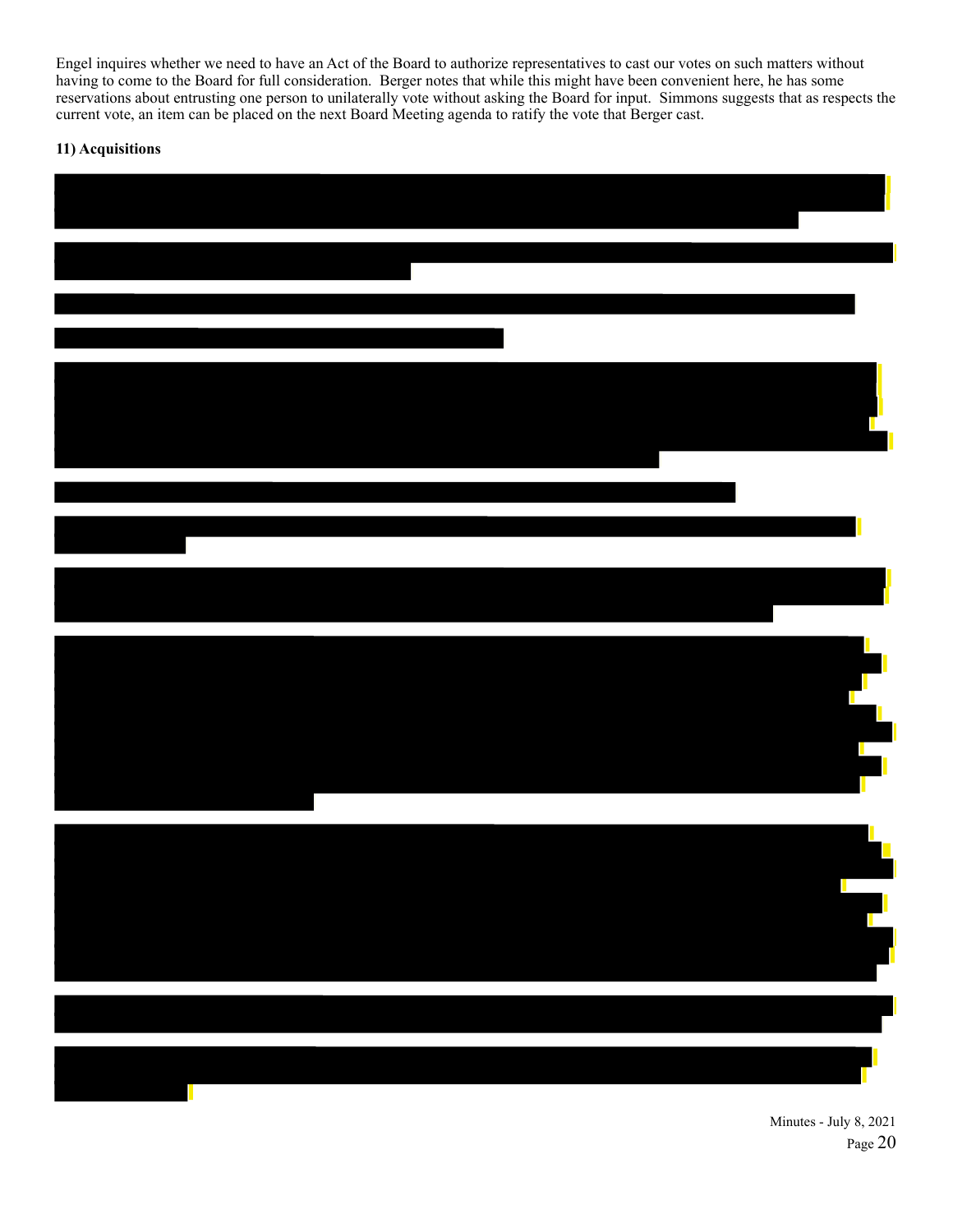### **12) Surprise Cave**

Simmons had a conversation with , who's very interested in the project to try to reopen the historical entrance to improve suitability of the cave as a hibernaculum for bats in the spring.

. Simmons also spoke with Herzog to update him. Berger talked with NJIRT, and they've agreed that the organization would like to be involved in working on the project.

#### **13) NCC / Kingston Land Trust (KLT) Access to Property Agreement update**

Simmons is still cleaning up the proposed easement language, and needs to have a sitdown with KLT's representative fairly soon to make sure they're on-board with where we're heading with this proposal.

### **14) NCC / Vermont Land Trust (VLT) Memorandum of Understanding update**

We've got a staffing issue, so there's unlikely to be progress on this topic until we figure out who's able to take on the liaison role for us.

#### **15) Winter bat counts**

Berger reported on the results of the count that had recently been conducted by the DEC at Knox, and which will appear in the next Board Meeting's Knox report. At this time, he's unable to compare it with previous data, because we don't seem to have the results of the previous count; he's inquired about those numbers. Berger also asked (of us) whether we know of other counts in our caves happening this year; he recalls that these counts used to be coordinated and scheduled, but hasn't heard of any other counts this year. We know that Clarksville and Onesquethaw had counts conducted last year, and don't think any others are planned at our caves this winter. Simmons is curious how the longevity of the batteries in the scientific equipment installed at know is working out; Berger had no information about that.

### **16) NCKMS, NEBWG, LTA conferences**

This topic was raised by Berger to try to plan our presence at the conferences we usually attend, if they're happening, in whatever form they're happening.

LTA: The date to submit papers has already passed, and the opening of registration is still about one month away. The conference is going to be virtual in May and last a month. If we're interested in sponsoring, the lowest level would be a "Friend" which costs \$500 and confers no major benefits.

NCKMS: It's scheduled for November 1-5 in Texas. Given the timing, there's a real chance that this one may actually occur inperson. Berger plans to read up on it thoroughly and follow up. We looked briefly at their website during the meeting and saw that the abstract submission deadline isn't until September 15, so there is clearly time. The focus isn't targeted at us like it was at the last conference - it seems to be focused on endangered species, caves, and aquifers this time. Berger is interested in attending, and Engel points out that we can figure it out at the summer meeting because there's time, and see how risky it is to go in November as that gets closer. If we're not up to submitting talks this time around, there's also the possibility of submitting posters.

NEBWG: The last meeting they have listed on their website is the one in 2019. Normally we'd have heard from Davis inquiring whether we wanted to donate/sponsor by this point, so we're not certain what the plans are for NEBWG, but can almost certainly find out from Ingalls and/or Davis.

### **17) NSS Convention, International Congress of Speleology, Old Timers Reunion**

We should ask people at the March meeting about their plans to attend Convention. Berger asks, regarding the ICS, whether we've had an organizational presence in the past and whether we should now. It was last in the US in 2009, and we didn't do anything significant as an organization then. Simmons and Engel aren't sure there's really anything for us to do... even submitting papers is complicated, as they have to be judged to qualify - it's a different animal than Convention. As far as OTR goes, we haven't heard any news yet and haven't had contact from the Vendor representative.

### **18) International Year of Caves and Karst**

Berger notes that due to lack of time, he hasn't gotten us registered though the year has started, and asks whether we should still register. It was also noted that this was intended to coincide with the International Congress of Speleology, which itself is attempting to cancel and move back a year. We took a look at their webpage, and Engel noted that there's really not a whole lot there in terms of events - the NSS Convention is listed, but that also may not be occurring. Simmons notes that there don't appear to be other conservancies in the US listed for any events, and that participation seems to be happening at a higher (country/NSS) level. We didn't conclude that there was much for us to offer, and that we don't seem to be getting left out as our peer conservancies aren't signed up, either, and we're not sure what we'd offer as events given the pandemic.

#### **19) Letter to the membership**